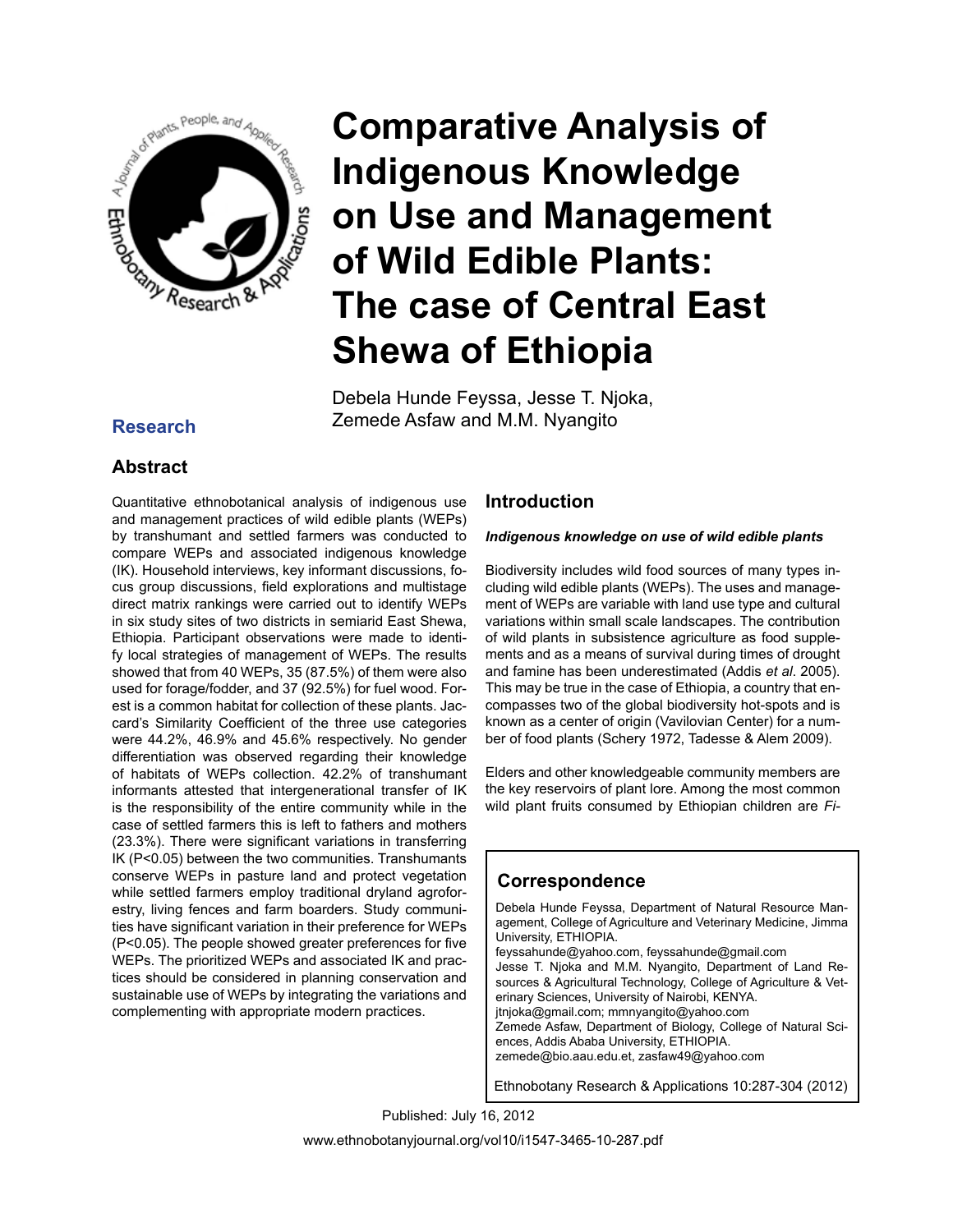*cus* spp, and *Carissa spinarium* L. (Gemedo-Dalle *et al*. 2005). In spite of some clues to their current contribution to food security of rural people, WEP resources, culture, traditions, and indigenous knowledge (IK) associated with the plants, still lacks adequate attention by development polices in Ethiopia (Balemie *et al*. 2006, Gemedo-Dalle *et al*. 2005).

There has been increased global awareness of the conservation of biodiversity following the United Nations Conference on Environment and Development held in June 1992 in Rio de Janeiro. Of equal concern is the fate of the multigenerational IK of ethnic groups across the globe, including their life experiences and problem solving strategies (Garcia 2009). Very little of this knowledge has been recorded, yet it is providing several communities knowledge of interacting with changing environments and ecosystem functions (Johns & Eyzaguirre 2002). However, changes in food habits and lifestyles tend to marginalize and heighten the threats to wild species.

Sustainable management of ecosystems and biodiversity can be found in indigenous and local communities (Johns & Eyzaguirre 2002). Studies have indicated that, communities in Africa and other parts of the world have played active roles in generating knowledge of their environment and conserving natural resources (Warren 1992, 1997). Though there is a good beginning in Ethiopia, the rate of implementation is low with little input to livelihoods of the people. The documentation and utilization of IK on use and management of WEPs is an outstanding research gap in the study districts.

The Global Biodiversity Strategy in its principles revealed that cultural diversity is closely linked to biodiversity and its associated ecosystems as a whole (Tauli-Corpuz 2010, Warren 1992). The use and management of WEPs as essential components of ecosystems are also part of the biocultural diversity of each country. Humanity's knowledge of biodiversity, its use and management rests in cultural diversity. Conserving biodiversity helps to strengthen cultural integrity (Gemedo-Dalle *et al*. 2005, Maffi 2005). Hence, studies that depict local communities and their knowledge as primitive, simple and static must be countered by generating data that describes indigenous resource management practices related to WEPs. Ethiopia's WEPs and associated IK must be addressed in this regard (Asfaw 2009).

Studies have shown that ethnobotanical knowledge of natural resource management is greater than previously assumed. These studies may guide new ways for development that are ecologically and socially sound (Gemedo-Dalle *et al*. 2005). Ethnobotanical knowledge of use and management of WEPs varies depending on specific landscapes, vegetation, and lifestyles of people in Ethiopia with greater variability occurring in arid and semi-arid areas (Asfaw 2009).

In Ethiopia, consumption of WEPs is an important local survival strategy, made necessary by climatic fluctuations which hamper agricultural efforts (Gemedo-Dalle *et al*. 2005). Increased consumption of WEPs enables people to cope better with erratic weather, untimely rains, and seasonal droughts (Mathys 2000, Wube 2009). Balamie and Kebebew (2006) and Guinand and Lemessa (2000) reported that, people in southern Ethiopia, Konso, Derashe and Burji districts still use a diversity of WEPs. Few specifics have been documented and this leads to greater concern when looking at the frequency of recent food shortages in Ethiopia and the extent to which subsistence agriculture is still the norm. Therefore, the purpose of the present study was to identify the diversity of indigenous use and management of WEPs and implications for conservation of WEPs and food security in semiarid East Shewa, Ethiopia. The objectives of this work were to: 1) identify the IK on use and management of WEPs by transhumants and settled farmers, 2) analyze the diversity of IK and its implication for conservation of WEPs and household food security.

# **Study area**

The study was conducted in the semiarid zone of East Shewa in Fantalle and Boosat districts located between 7°12'-9°14'N latitudes and 38°57'-39°32'E longitudes in the northern part of the Great East African Rift Valley in Ethiopia (Figure 1). The climate of the area is hot with erratic, variable rainfall, resulting in unreliability for agricultural activities. Economic activities of the area are mostly livestock production but people in Boosat generally practice mixed agriculture consisting of livestock and crop production. In recent years people have tended to intensify crop (cereal) cultivation due to population pressure and shortage of pasture lands. This has aggravated land degradation especially with enhanced aridity due to climate change (FDFED 2009). The area lies in the broad leaved vegetation category of the Somalia-Maasi center of endemism described by White (1983). This consists of *Acacia* woodland vegetation (Demissew & Fiiris 2009). It harbors a diversity of plants and wild animals including many WEPs. However, this level of diversity is in decline due to anthropogenic factors and climate change (FDFED 2009). This has affected both natural resources and the food and health security of the area. The study area was selected because of the expected existence of diverse indigenous knowledge among transhumant pastoralists. The neighboring settled farmers were selected for comparative analysis of IK between settled farming and transhumant lifestyles.

# **Methods**

A reconnaissance survey was conducted between October and November 2009 to produce a specific description of the study sites. After selecting the study sites, discussions were carried out with the respective responsible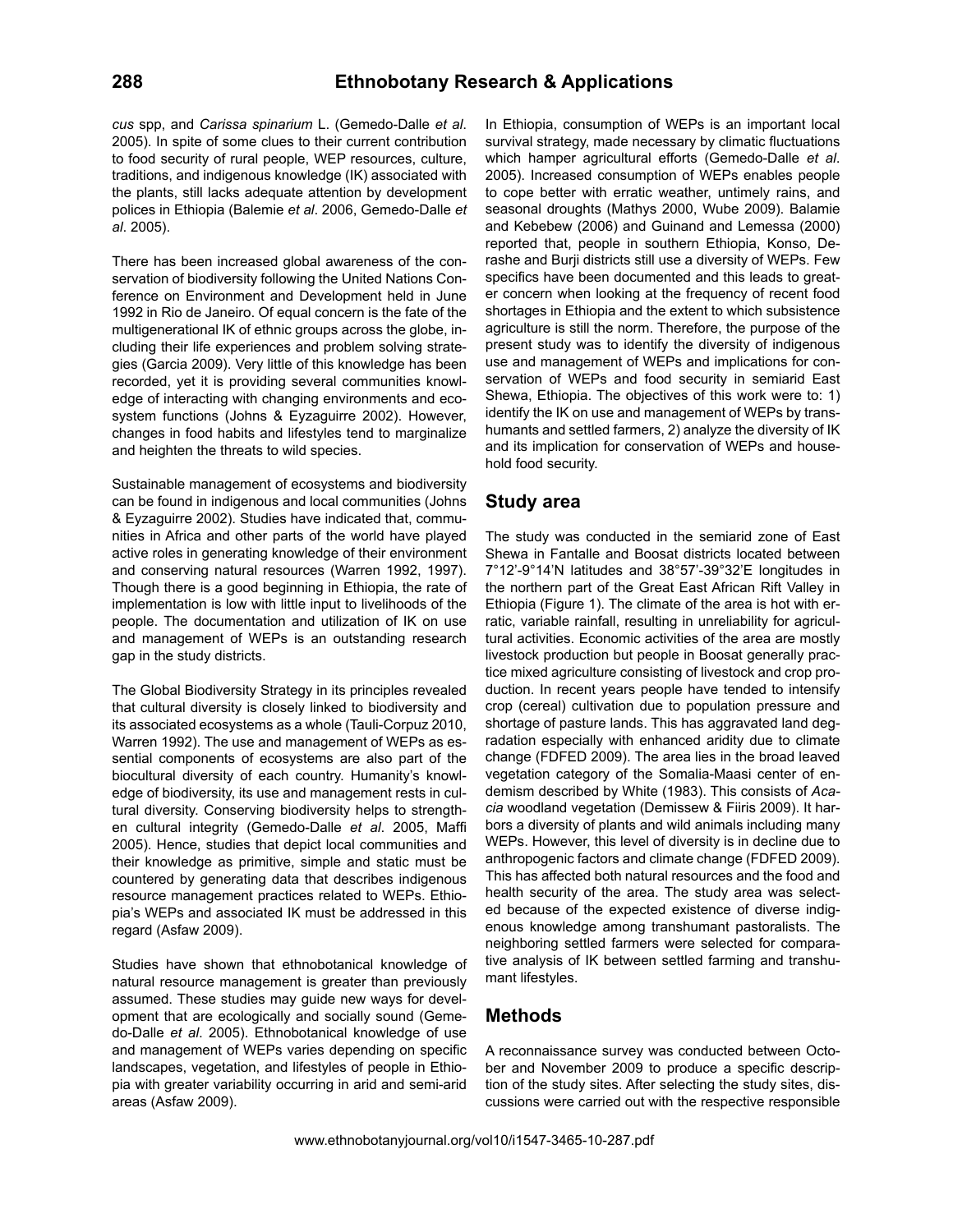

**Figure 1**. Study area transects in Fantalle and Boosat districts of East Shewa, Oromia National Regional State, Ethiopia.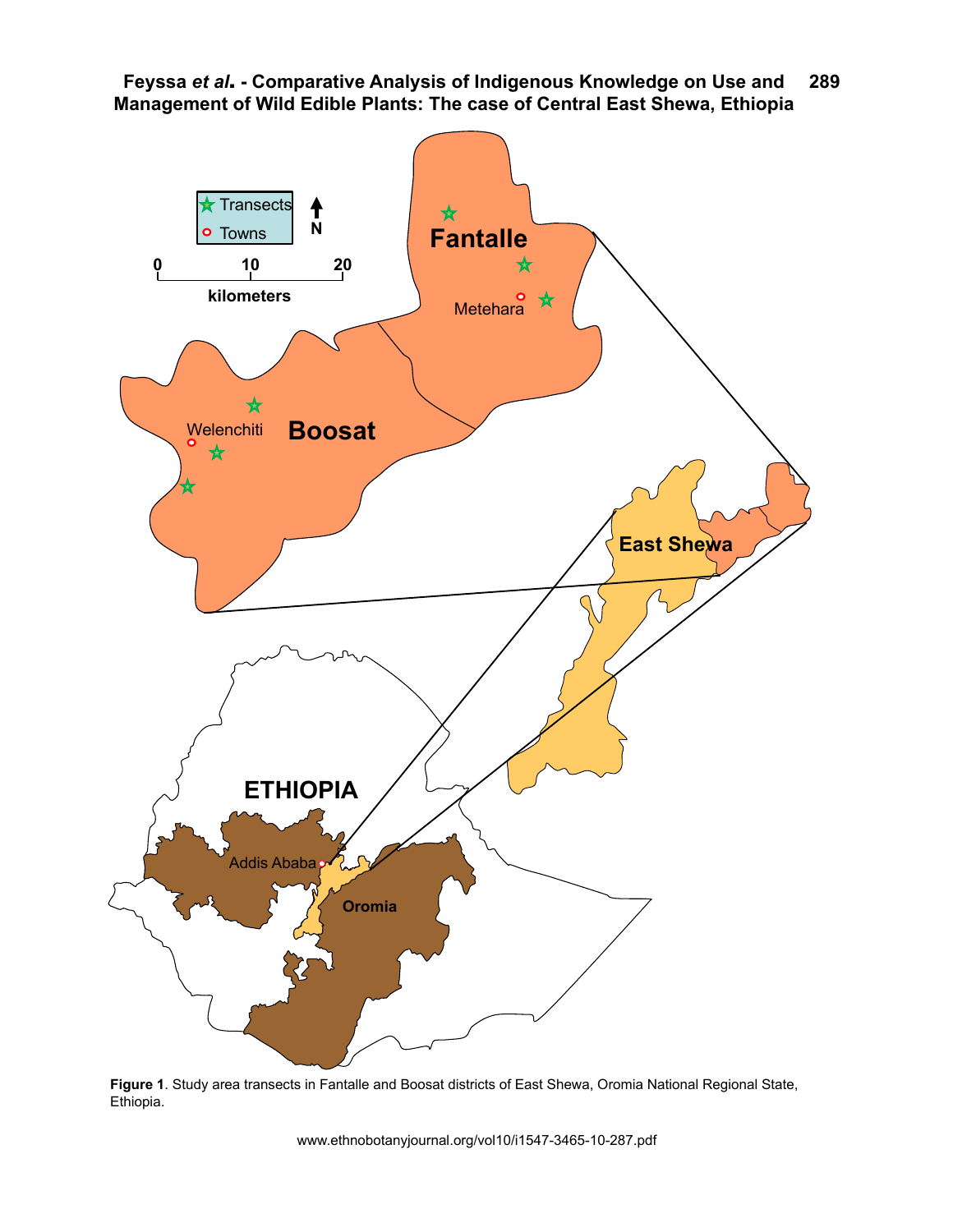government officials. The discussions were conducted after clear explanation on the objectives, planned activities and duration of the research. Rural **kebeles** (villages) were then selected that met the selection criteria. Formal letters were written to selected rural **kebeles** by the responsible district offices and the researcher was introduced with **kebele** administrative officials and community elders by district officials. It was essential to maintain contact with the local people while studies were conducted. This procedure satisfied local customs and official ethical guidelines on carrying out ethnobotanical research. The government bodies and the local community members have fully consented and facilitated the work.

#### *Informant origin, category and year of engagement*

All informants who have lived in the area for a decade and more were considered in the selection of a sample population. This was to ensure that they have sufficient knowledge of the socioeconomics and the natural settings of the area. Informants involved in this study were transhumants and settled farmers of the Oromo people.

The study sites were selected purposively to document the IK of transhumant pastoralists and comparative analysis with neighboring settled farmers. Six zones (three from each district) of Boosat and Fantalle were selected on the basis of vegetation diversity, topography and difference in lifestyles. Knowledgeable key informants and focus group discussants were identified in each study site with the help of development workers and community leaders (Balemie & Kebebew 2006, IIRR 1996, Martin 1995).

#### *Data collection*

A sample population was selected using the village registrar. Ethnobotanical data collection was done by interviewing 120 (60 informants from each district) who were drawn from randomly selected households. A semi-structured questionnaire, as described by Martin (1995) and Cotton (1996), was employed with transhumant and settled farmers to acquire ethnobotanical data comprising uses, management and conservation practices. WEPs and associated IK on uses and management were identified *in-situ*  by through field interviews (Knapp & Fernandez-Gimenez 2009) with key informants. Complementary data was collected through focus group discussions with knowledgeable people from each study site (Cotton 1996, IIRR 1996, Martin 1995). WEPs species reported by transhumant and

settled farmers were separately identified *in-situ*. Voucher specimens were collected, identified, and deposited at the National Herbarium, Biology Department, Science Faculty Addis Ababa University (ETH).

#### *Data analysis*

Identified WEPs were summarized in tables with frequencies and percentages based on their major use category in each community. Data from interviews of households comprising knowledge of uses and management practices (methods of collection, materials used for collecting, storage, preparation and uses and conservation) was analyzed using direct matrix ranking (Cotton 1996). Comparative analysis of IK on use and management of WEPs between communities in transhumant and settled farmers areas were performed with a Chi-square  $(x^2)$  test using SPSS version 16.

Species identified by transhumant and settled farmers were recorded in an Excel spread sheet. Descriptive statistics were summarized into botanical families, habits, use categories and parts used (Cotton 1996, Martin 1995). Jaccard's Similarity Coefficient was calculated to determine species use similarities between study communities (Hoft *et al*. 1999) and habitats (Kent & Coker 1992). Cultural (Ladio *et al*. 2006) and habitat diversity (Marsden & Pilgrim 2003) were compared between sites.

## **Results**

The total number of WEPs cited by Karrayu transhumants and settled farmers with their major uses was 37 and 31 by settled farmers. The plants reported include species with multipurpose uses in the study area. Transhumants have more IK on multiple uses of WEPs such as food, forage and fuel wood. Jaccard's Similarity Coefficient was 41% for WEPs, and 47% for use as forage plants (Table 1). Results of interviews and analysis are presented in Tables 1-15. Voucher specimens are cited in Appendix 1. The following major categories are directly or indirectly related to livelihoods in the area through income generation.

#### *Wild edible plant collecting habitats*

36.7% of transhumants and 15.8% of settled farmers collect WEPs from forests. Settled farmers mostly collect WEPs from human managed habitats such as areas of agroforestry and home gardens (Table 2).

**Table 1**. Jaccard's coefficient of similarity for wild edible plant use between communities in East Shewa, Ethiopia.

| <b>Major</b> use<br><b>Categories</b> | Total No.<br>of spp | Trans-<br>humants | <b>Settled</b><br><b>Farmers</b> | Commonly<br>used spp | <b>Coefficient</b> | Percentage<br><b>Similarity</b> |
|---------------------------------------|---------------------|-------------------|----------------------------------|----------------------|--------------------|---------------------------------|
| Edible                                | 40                  | 37                | 31                               | 28                   | 0.41               | 41.18                           |
| Forage/fodder                         | 35                  | 34                | 30                               | 30                   | 0.47               | 46.88                           |
| Fuel wood                             | 40                  | 37                | 31                               | 31                   | 0.46               | 45.59                           |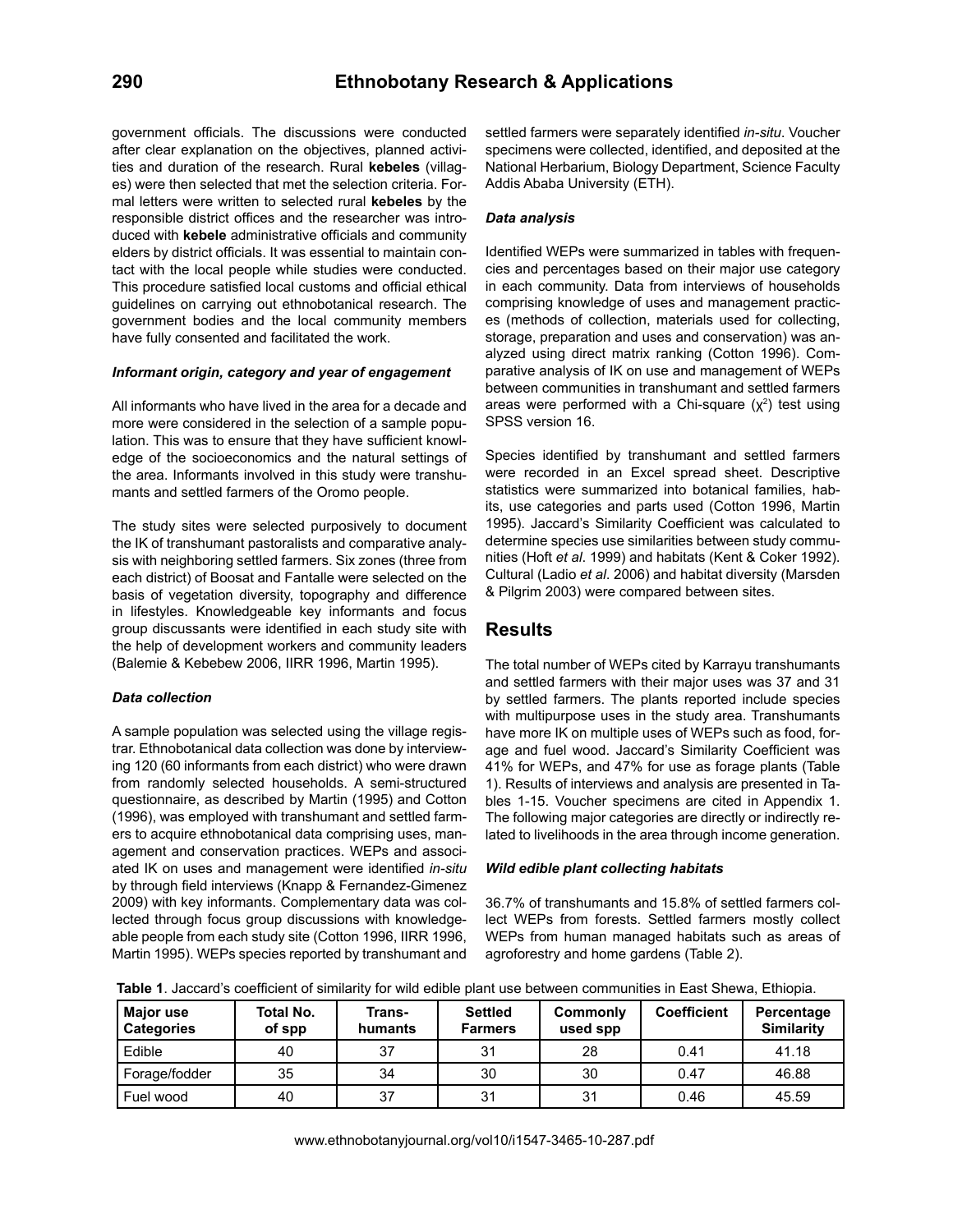|              | <b>Respondent</b> |                |                       |                      | <b>Wild Edible Plant Habitats</b> |                         |                         |          |              |
|--------------|-------------------|----------------|-----------------------|----------------------|-----------------------------------|-------------------------|-------------------------|----------|--------------|
|              | <b>District</b>   | Gardens<br>(G) | <b>Forests</b><br>(F) | <b>Bush</b><br>Lands | Agro-<br>forestry                 | Living<br><b>Fences</b> | <b>Roadsides</b><br>(R) | G, F & R | <b>Total</b> |
|              | <b>Boosat</b>     |                |                       |                      |                                   |                         |                         |          |              |
|              | Frequency         | 5              | 19                    | 5                    | 15                                | 8                       | 3                       | 5        | 60           |
|              | % of Total        | 4.2            | 15.8                  | 4.2                  | 12.5                              | 6.7                     | 2.5                     | 4.2      | 50           |
|              | <b>Fantalle</b>   |                |                       |                      |                                   |                         |                         |          |              |
|              | Frequency         | 3              | 44                    | 3                    | 3                                 | 3                       | 4                       | $\Omega$ | 60           |
|              | % of Total        | 2.5            | 36.7                  | 2.5                  | 2.5                               | 2.5                     | 3.3                     | 0.0      | 50           |
| <b>Total</b> |                   |                |                       |                      |                                   |                         |                         |          |              |
|              | Frequency         | 8              | 63                    | 8                    | 18                                | 11                      | $\overline{7}$          | 5        | 120          |
|              | % of Total        | 6.7            | 52.5                  | 6.7                  | 15.0                              | 9.2                     | 5.8                     | 4.2      | 100          |

**Table 2**. District preferences for habitats to collect wild edible plants in two districts of East Shewa, Ethiopia.

#### *Gender and habitats of collecting wild edible plants*

Females collect WEPs from similar habitats as males. Forest was the relatively preferred habitat for collecting WEPs. These results indicated that females have considerable knowledge of biodiversity of multipurpose WEPs. The habitats known by females and males do not significantly vary  $(x^2=6.716, P=0.348)$  but there is significant variation between districts χ<sup>2</sup>=4.1, P=0.042 (Table 3).

#### *Analysis of strategies of preventing threats to wild edible plants*

In spite of population pressure, people of the study area have knowledge useful for preventing threats to multipurpose WEPs. When informants were asked, "Are there ways of preventing threats to WEPs", 17.5% of settled farmers and 30.8% of transhumants asserted that there are ways of preventing treats to WEPs. When knowledge of transhumant and settled farmers were compared on preventing threats to WEPs, two of the parameters showed significant differences and two were not significantly different (Table 4). However, informants expressed concern over the scarcity of seeds, crop and pastoral lands, and areas for WEPs to flourish. This indicates conflicting interests about various uses and interdiffusion of IK on use and management of WEPs between transhumants and settled farmers.

Local people indicated that they need to get support about how to better use WEPs and conserve them. They also indicated the need of valuing their IK on use and management of resources (Table 4). Strategies for preventing loss of WEPs were not significantly different between populations. Strategies of creating awareness and enhancing participatory planning of implementation of projects to prevent threats however, did vary significantly. This result asserts the existence of differences in IK for prevention of threats to WEPs (Table 4). In this case transhumants were more knowledgeable than settled farmers in strategies of preventing threats to WEPs. The results also showed that the local people of the two districts need their IK on use and management of WEPs recognized and supported by policy and extension services. This calls for participatory resource management

**Table 3**. Gender preferences for habitats to collect wild edible plants in two districts of East Shewa, Ethiopia.

| Respon-    |                       |                       |                      | <b>Wild Edible Plant Habitats</b> |                         |                         |          |              |
|------------|-----------------------|-----------------------|----------------------|-----------------------------------|-------------------------|-------------------------|----------|--------------|
| dents      | <b>Gardens</b><br>(G) | <b>Forests</b><br>(F) | <b>Bush</b><br>Lands | Agro-<br>forestry                 | Living<br><b>Fences</b> | <b>Roadsides</b><br>(R) | G, F & R | <b>Total</b> |
| Male       |                       |                       |                      |                                   |                         |                         |          |              |
| Frequency  | 6                     | 48                    | 5                    | 12                                | 5                       | 5                       | 2        | 83           |
| % of Total | 5.0                   | 40.0                  | 4.2                  | 10.0                              | 4.2                     | 4.2                     | 1.7      | 69.2         |
| Female     |                       |                       |                      |                                   |                         |                         |          |              |
| Frequency  | $\overline{2}$        | 15                    | 3                    | 6                                 | 6                       | 2                       | 3        | 37           |
| % of Total | 1.7                   | 12.5                  | 2.5                  | 5.0                               | 5.0                     | 1.7                     | 2.5      | 30.8         |
| Total      |                       |                       |                      |                                   |                         |                         |          |              |
| Frequency  | 8                     | 63                    | 8                    | 18                                | 11                      | 7                       | 5        | 120          |
| % of Total | 6.7                   | 52.5                  | 6.7                  | 15.0                              | 9.2                     | 5.8                     | 4.2      | 100          |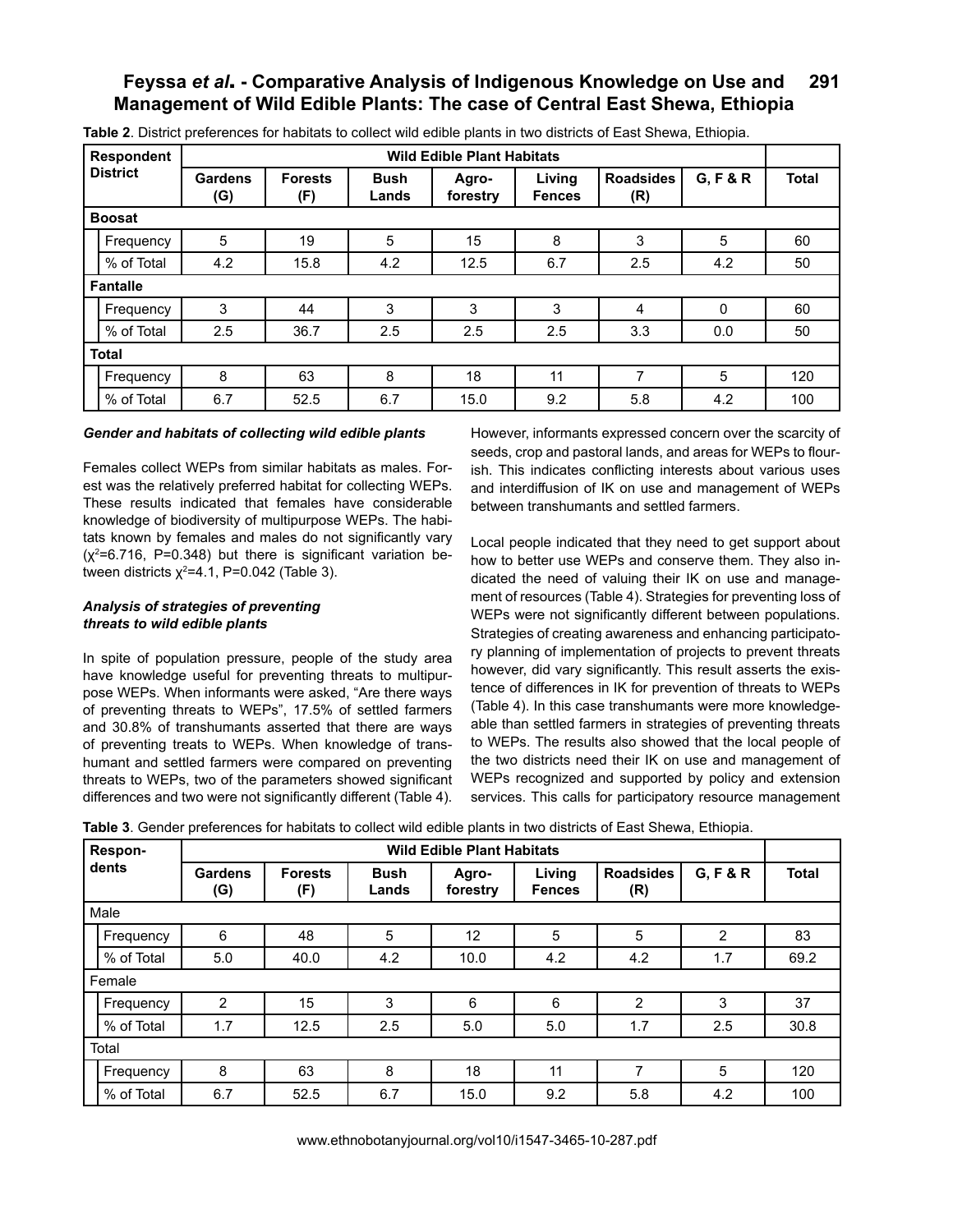| <b>Methods</b>                    |            |               | No. of respondents | <b>Total</b> |                  | <b>Summary statistics</b> |             |
|-----------------------------------|------------|---------------|--------------------|--------------|------------------|---------------------------|-------------|
|                                   |            | <b>Boosat</b> | <b>Fantalle</b>    |              | <b>Mean±SEM</b>  | $X^2$                     | $P, df = 1$ |
| Create awareness of WEPs          | Frequency  | 21            | 37                 | 58           |                  |                           |             |
| use by indigenous people          | % of Total | 17.5          | 30.8               | 48.3         | $0.48 \pm 0.047$ | 8.54                      | $0.01*$     |
| Value indigenous knowledge        | Frequency  | 5             | 8                  | 13           |                  |                           |             |
|                                   | % of Total | 4.2           | 6.7                | 10.8         | $0.11 \pm 0.028$ | 0.78                      | 0.56        |
| Enhance participatory planning    | Frequency  | 30            | 8                  | 38           |                  |                           |             |
| & implementation of projects      | % of Total | 25.0          | 6.7                | 31.7         | $0.32 \pm 0.043$ | 18.6                      | $0.00*$     |
| Alternative livelihoods for local | Frequency  | 4             | 7                  | 11           |                  |                           |             |
| people                            | % of Total | 3.3           | 5.8                | 9.2          | $0.09 \pm 0.026$ | 0.10                      | 1.00        |
| Total                             | % Total    | 60 (50%)      | 60 (50%)           | 120 (100%)   |                  |                           |             |

**Table 4**. Generalized strategies for preventing threats to wild edible plants in two districts of East Shewa, Ethiopia. \*Significant at p=0.05.

to sustain WEPs and maintain their contribution to food and health care of semiarid people among other functions.

#### *Strategies of conservation for specific species of wild edible plants*

agroforestry, and combinations of growing WEPs as living fences and in agroforestry (Table 5). The strategies were species specific which can be used as solid ground for future policy and development actions. These imply *in-situ*  conservation combined with additional *ex-situ* strategies. A list of documented WEPs is given in Appendix 1.

The present study identified indigenous conservation strategies such as growing WEPs in grasslands, using

**Table 5**. Habitats used for conserving preferred wild edible plants by local people in two districts of East Shewa, Ethiopia. Species growing in multiple habitats: 5+6= Agroforestry& grasslands, 3+4= Home gardens & live fences; 2+3= Hedges & homegardens; 4+5= Living fences and agroforestry; 1-6= Combination of all strategies; 1-4= all except agroforestry & grassland; All species of *Grewia* are provided in Appendix 1.

| <b>Preferred WEP</b>                        | <b>Protect</b> |                 |                   |                 |              | <b>Habitats</b> |          |                |              |                |                |
|---------------------------------------------|----------------|-----------------|-------------------|-----------------|--------------|-----------------|----------|----------------|--------------|----------------|----------------|
|                                             | Vegetation     | Living<br>Fence | Agro-<br>forestry | Grass-<br>lands | $5 + 6$      | $3 + 4$         | $2 + 3$  | $4 + 5$        | $1-6$        | $1 - 4$        | <b>Total</b>   |
| Ziziphus spina-christi<br>(L.) Desf.        | 1              | 3               | 12                | 38              | 1            | 4               | 1        | 5              | 5            | 11             | 97             |
| <b>Balanites aegyptiacus</b><br>(L.) Delile | 1              | 1               | 3                 | 26              | 1            | 9               | 0        | $\overline{2}$ | 3            | 6              | 52             |
| Berchemia discolor<br>(Klotzsch) Hemsl.     | 4              | $\mathbf{0}$    | 6                 | 14              | $\Omega$     | 4               | $\Omega$ | 1              | $\Omega$     | 1              | 30             |
| Ximenia americana L.                        | 1              | $\mathbf{0}$    | 2                 | 11              | $\mathbf{0}$ | 3               | $\Omega$ | $\Omega$       | 3            | 6              | 26             |
| Grewia flavescens<br>Juss.                  | $\mathbf{0}$   | 1               | $\overline{2}$    | 7               | 0            | 3               | $\Omega$ | 1              | $\mathbf{0}$ | 3              | 17             |
| Grewia villosa Willd.                       | 1              | $\mathbf{0}$    | 6                 | 1               | $\Omega$     | 5               | 1        | 1              | $\Omega$     | 1              | 16             |
| Grewia spp.                                 | $\mathbf 0$    | $\mathbf{0}$    | $\overline{2}$    | $\Omega$        | 0            | 3               | $\Omega$ | 1              | 3            | $\overline{7}$ | 16             |
| Carissa spinarum L.                         | 0              | $\mathbf{0}$    | $\Omega$          | $\Omega$        | $\Omega$     | $\overline{2}$  | $\Omega$ | 0              | 3            | 6              | 11             |
| Dobera glabra (Forssk.)<br>Poir.            | $\overline{2}$ | $\Omega$        | 0                 | 6               | 1            | $\Omega$        | $\Omega$ | 0              | $\Omega$     | $\Omega$       | 9              |
| Tamarindus indica L.                        | 1              | $\mathbf{0}$    | 1                 | 6               | $\Omega$     | $\Omega$        | $\Omega$ | $\Omega$       | $\Omega$     | $\Omega$       | 8              |
| Premna resinosa<br>(Hochst.) Schauer        | 0              | $\mathbf 0$     | 0                 | 6               | 1            | 0               | $\Omega$ | 0              | $\Omega$     | $\Omega$       | $\overline{7}$ |
| Acacia senegal (L.)<br>Willd.               | 0              | $\Omega$        | $\overline{2}$    | $\Omega$        | 0            | 1               | $\Omega$ | 0              | $\Omega$     | $\Omega$       | 3              |

www.ethnobotanyjournal.org/vol10/i1547-3465-10-287.pdf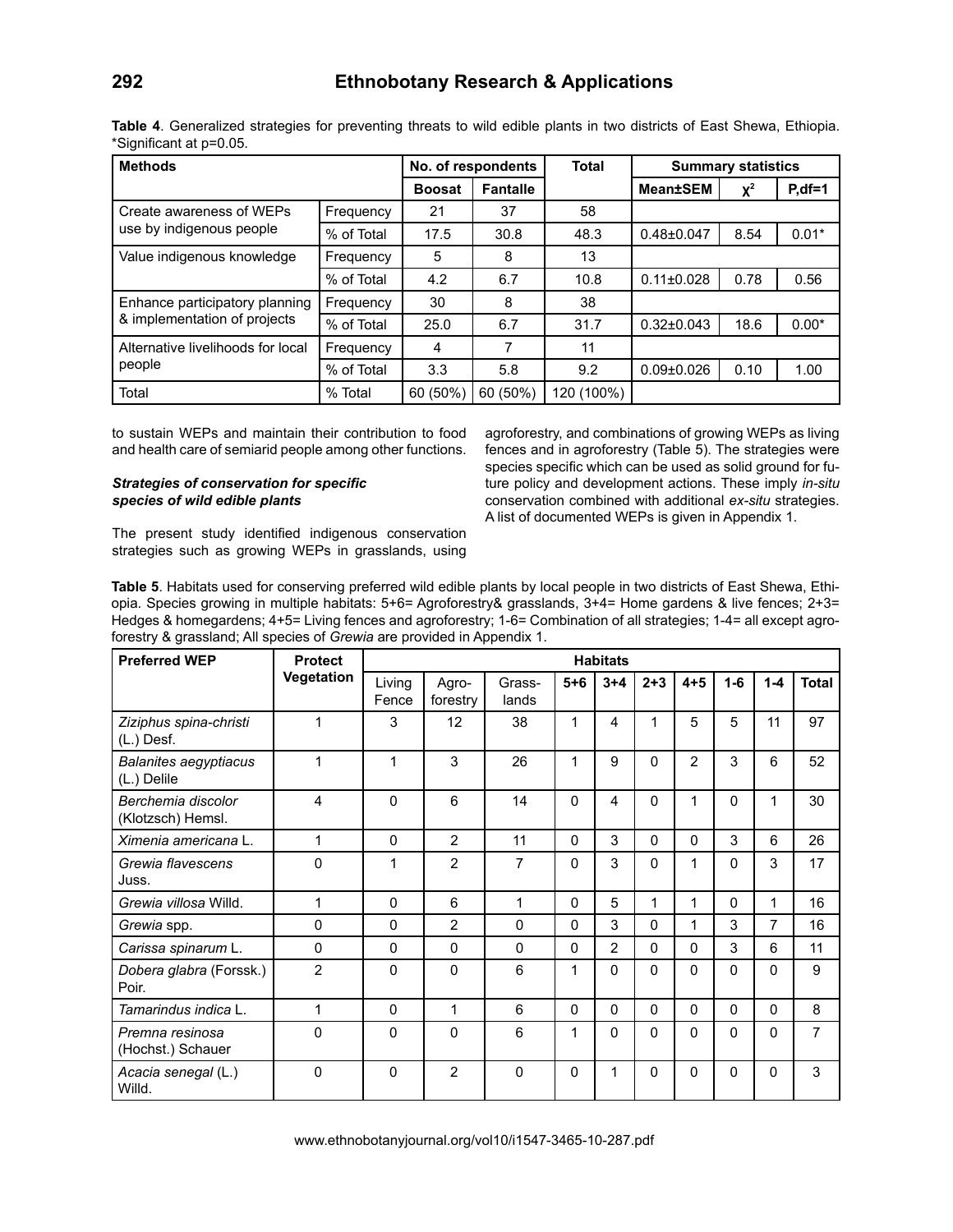**Table 6**. Management of wild edible plants by local people in two districts of East Shewa, Ethiopia. Bo= Boosat, Fa= Fantalle,  $X=$  management practices implemented,  $X=$  Intensified practice,  $X=$  Historical use, the plant is now locally rare.

| <b>WEP</b>                              | <b>Mass</b>              | cultivation | <b>Agroforestry</b><br><b>Pastures</b> |    |     | Living<br><b>Fences</b> |          | Home<br>gardens |                |                  |
|-----------------------------------------|--------------------------|-------------|----------------------------------------|----|-----|-------------------------|----------|-----------------|----------------|------------------|
|                                         | Bo                       | Fa          | Bo                                     | Fa | Bo  | Fa                      | Bo       | Fa              | Bo             | Fa               |
| Ziziphus spina-christi (L.) Desf.       |                          |             | $X^*$                                  | X  | X   | $X^*$                   | X*       | X               | X              | X                |
| Balanites aegyptiacus (L.) Delile       |                          |             | X                                      | X  | X   | X*                      | X*       | X               | X              | X                |
| Grewia flavescens Juss.                 |                          |             |                                        |    | X   | X*                      | X*       | X               | X              | X                |
| Ximenia americana L.                    |                          |             |                                        |    | X** | X**                     | $X^{**}$ | $X^{**}$        | $X^{\ast\ast}$ | $X^{\star\star}$ |
| Berchemia discolor (Klotzsch)<br>Hemsl. |                          |             |                                        |    | X   | $X^*$                   | $X^*$    | X               | X              | X                |
| Acacia senegal (L.) Willd.              | $\overline{\phantom{0}}$ |             |                                        |    | X   | $X^*$                   | X*       | X               | X              | X                |
| Grewia makranica Rech.f. & Esfand.      | $\overline{\phantom{a}}$ |             |                                        |    |     |                         |          |                 |                | X                |

#### *Practical field observation results on management of wild edible plants*

Observations were made with key informants during field interviews to identify the practical management of WEPs. 7 (19%) of the WEPs were managed in pasture land, in living fences, and through traditional agroforestry. Managing WEPs in pasture land by transhumants, and live fencing and agroforestry by settled farmers were relatively intensified management strategies. None of the WEPs involved mass cultivation (Table 6). We interpret this to mean that the existing potential is not yet recognized. This gap in sustainable utilization calls for better management and utilization of WEPs.

#### *Conservation strategies vs gender*

Analysis of interview data revealed that females take active parts in conservation activities. Although personal interviews with females were not so easy due to cultural rules that restrict their availability for interviews, data obtained from 37 women revealed their involvement in conservation. Their engagement in conservation of multipurpose WEPs showed a fair and reasonable share of females as a community. Their share of participation in various WEP management efforts is similar to that of men (Table 7). This indicates actual involvement of females in conservation and management of WEPs in semiarid Ethiopia.

#### *Transfer of knowledge on wild edible plant use and management through generations*

Fortynine (49%) of interview responses showed that among transhumants transfer of knowledge across generations has been the responsibility of the community as a whole. However, among settled farmers it has been the responsibility of fathers' and mothers' 28 (23.3%) with the wider community also being a key source of knowledge (Table 8). This was asserted by focus group discussions. The ways transhumants and settled farmers acquire IK is different, revealing the heterogeneity of ways to acquire knowledge for sustainable use of WEPs (Table 8). This IK can be further harnessed to enhance development in semiarid areas. Knowledge of communities of different life styles needs to be complemented to get the whole package of IK.

| Table 7. Differences in gender responses by local people about generalized conservation measures practiced to sus- |  |
|--------------------------------------------------------------------------------------------------------------------|--|
| tain wild edible plants (WEPs) in two districts of East Shewa, Ethiopia.                                           |  |

| <b>Respondents</b> |            | <b>Conservation Measures Practiced to Sustain WEPs?</b><br>$x^2=8.633, df=6, P=0.195$ |                |                         |                 |                                        |                              |                                  |              |  |
|--------------------|------------|---------------------------------------------------------------------------------------|----------------|-------------------------|-----------------|----------------------------------------|------------------------------|----------------------------------|--------------|--|
|                    |            | Agro-<br>forestry                                                                     | Home<br>garden | Living<br><b>Fences</b> | Farm<br>boarder | <b>Individual</b><br>protected<br>area | <b>Protect</b><br>vegetation | <b>Decrease</b><br>deforestation | <b>Total</b> |  |
| Male               | Count      | $12 \overline{ }$                                                                     | 8              |                         | 5               | 15                                     | 13                           | 23                               | 83           |  |
|                    | % of Total | 10.0                                                                                  | 6.7            | 5.8                     | 4.2             | 12.5                                   | 10.8                         | 19.2                             | 69.2         |  |
| Female             | Count      | 6                                                                                     |                | 5                       | 3               | 3                                      | 9                            | 4                                | 37           |  |
|                    | % of Total | 5.0                                                                                   | 5.8            | 4.2                     | 2.5             | 2.5                                    | 7.5                          | 3.3                              | 30.8         |  |
|                    | Count      | 18                                                                                    | 15             | 12                      | 8               | 18                                     | 22                           | 27                               | 120          |  |
| Total              | % of Total | 15.0                                                                                  | 12.5           | 10.0                    | 6.7             | 15.0                                   | 18.3                         | 22.5                             | 100          |  |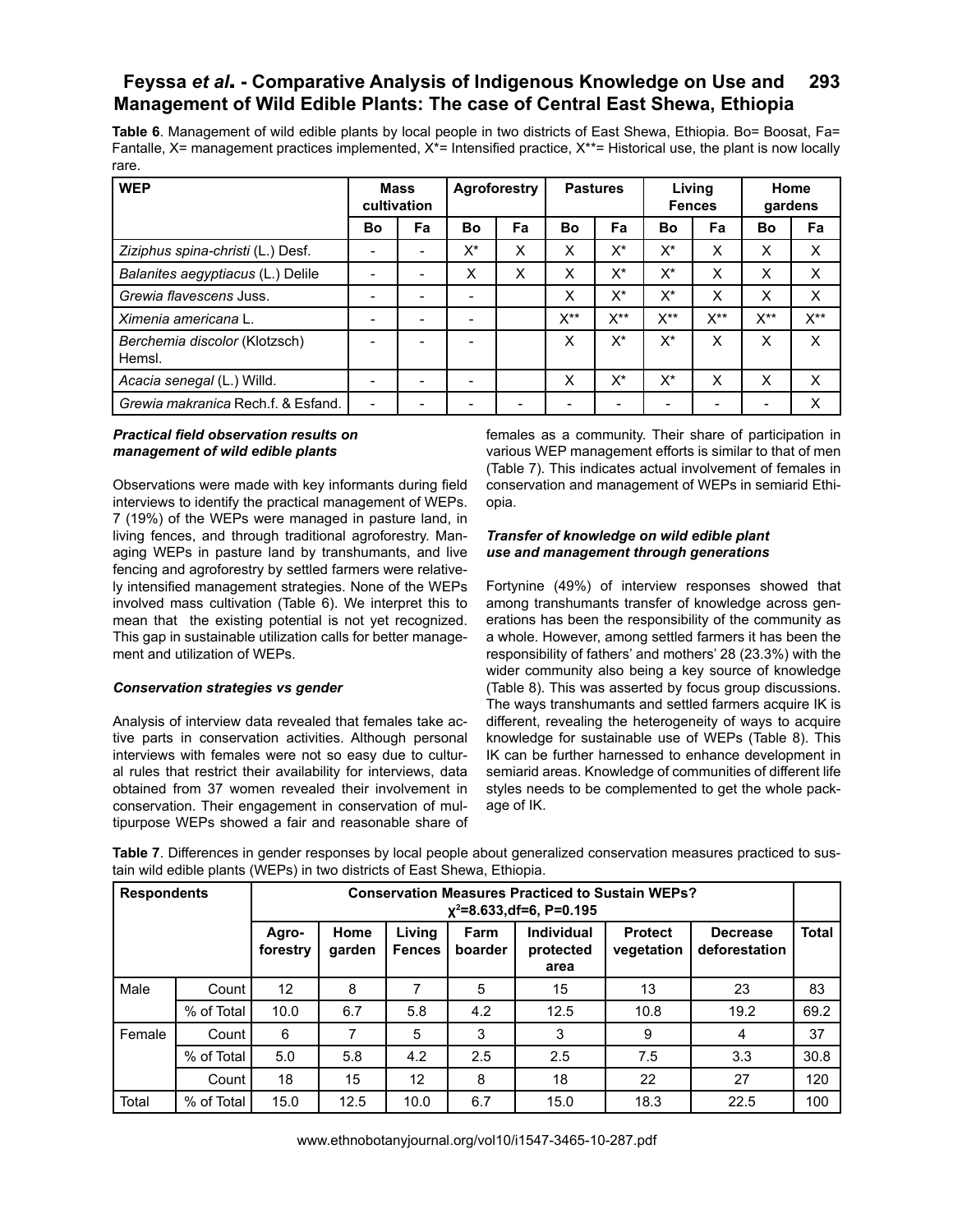| <b>Respondents</b> |                   |                     |                        | Knowledge sources on use & management of WEPs |              |
|--------------------|-------------------|---------------------|------------------------|-----------------------------------------------|--------------|
|                    |                   | <b>Transhumants</b> | <b>Settled farmers</b> | <b>Mother &amp; father</b>                    | <b>Total</b> |
| Boosat             | Count             | 10                  | 25                     | 25                                            | 60           |
|                    | % within district | 16.9                | 89.3                   | 75.8                                          | 50           |
|                    | % of Total        | 8.3                 | 20.8                   | 20.8                                          | 50           |
| Fantalle           | Count             | 49                  | 3                      | 8                                             | 60           |
|                    | % within district | 83.1                | 10.7                   | 24.2                                          | 50           |
|                    | % of Total        | 40.8                | 2.5                    | 6.7                                           | 50           |
| Total              | Count             | 59                  | 28                     | 33                                            | 120          |
|                    | % of Total        | 49.2                | 23.3                   | 27.5                                          | 100          |
|                    | Mean              | $0.49 + 0.46$       | $0.27 \pm 0.46$        | $0.02 \pm 0.37$                               |              |
|                    | $X^2$             | 0.000               | 0.000                  | 0.000                                         |              |
|                    | $P, df=1$         | $0.000*$            | $0.000*$               | $0.000*$                                      |              |

**Table 8**. Sources of knowledge on use and management of wild edible plants (WEPs) in two districts of East Shewa, Ethiopia. \*Significant at p=0.05.

#### *Main types of dryland agroforestry practices in East Shewa*

Four broad types of management practices were observed in the study areas. 1) Agrosilviculture: This practice combines trees and annual crops. These include wild or semi-wild species such as those used in living fences and windbreaks, medicinal and aromatic plants and those used in shifting agriculture. While this practice was not distinctly observed in the study area, traditional agroforestry practices of settled farmers included saving multipurpose trees such as *Ziziphus spina-christi* (L.) Desf., *Balanites aegyptiacus* (L.) Delile, and *Acacia senegal* (L.) Willd. The trees were used as shade for humans, livestock and annual crops. After harvest, these trees still provide partial shade, promote soil moisture resilience, impact mulching, and provide microhabitats within a farm. The branches cut from agroforestry trees were used for fencing, construction of houses and **bauma** (where cattle stay at night). The leaves were used as fodder and medicine for livestock and some trees were used as food and medicine for humans. 2) Silvipastoralism: This practice has trees and livestock on wooded pasture or rangeland. These include wild or semi-wild species used in pastures, for browsing and fodder, and regenerating forests. This old practice, known as **kalo** by transhumants of Fantalle, has been under heavy human population pressure exacerbated by climate change and poverty. 3) Agrosilvipastoralism: This practice combines trees, crops, and livestock. These include wild or semi-wild tree and shrub species that are used in pastures and rangelands for browsing and fodder, or as multipurpose aromatic and medicinal plants. This is minimally practiced in the study area. 4) Home gardening: This practice combines various multipurpose trees, shrubs, and perennial or annual herbs. This practice is emerging among transhumants as a coping and adaptation strategy to climate change. Settled farmers were also observed applying this practice, but only with rudimentary intensity. This is however being intensified by some households because of shortages of forage/ fodder and multipurpose shrubs and trees.

Similarly, in many parts of Africa "farm trees" are found scattered through areas of cultivated land within and near farm fields. These trees are managed, protected and harvested by farmers to provide fuel wood, fodder, poles for construction, and edible fruits and nuts. In the Sahel, with its sandy soils of low fertility, scattered *Faidherbia albida* (Delile) A. Chev. trees in millet or sorghum fields increase crop yields up to two and a half times over those obtained in open fields (FAO 1999). In fact, humans have been using forests intensively for many thousands of years and their management of forest resources has resulted in the domestication of the landscape, a concept introduced to describe the case of Australian Aborigines. The term domiculture was introduced to describe this kind of domestication as opposed to the conventional genetic modification of plants through selection and breeding (FAO 1999). Wild plants may be domesticated from forests or other ecosystems to similar local habitats or near human habitations as well as into fields so that they are readily available and easily collected. This minimal form of domestication seems quite common e.g., as practiced by the Kayapo Indians of South America (Posey 1985). It is an evidence for co-domestication of forests and multiuse tree species that has resulted from interactions between local communities and forests. If it is also considered that most of the terrestrial world is in one sense or another an agroecosystem, it is difficult to maintain a strict separation between wild and cultivated plants (FAO 1999).

#### *Analysis of dynamics of wild edible plant use and management practices in the study area*

Informants were asked "Is there change in use & management of WEPs?". All (100%) informants confirmed that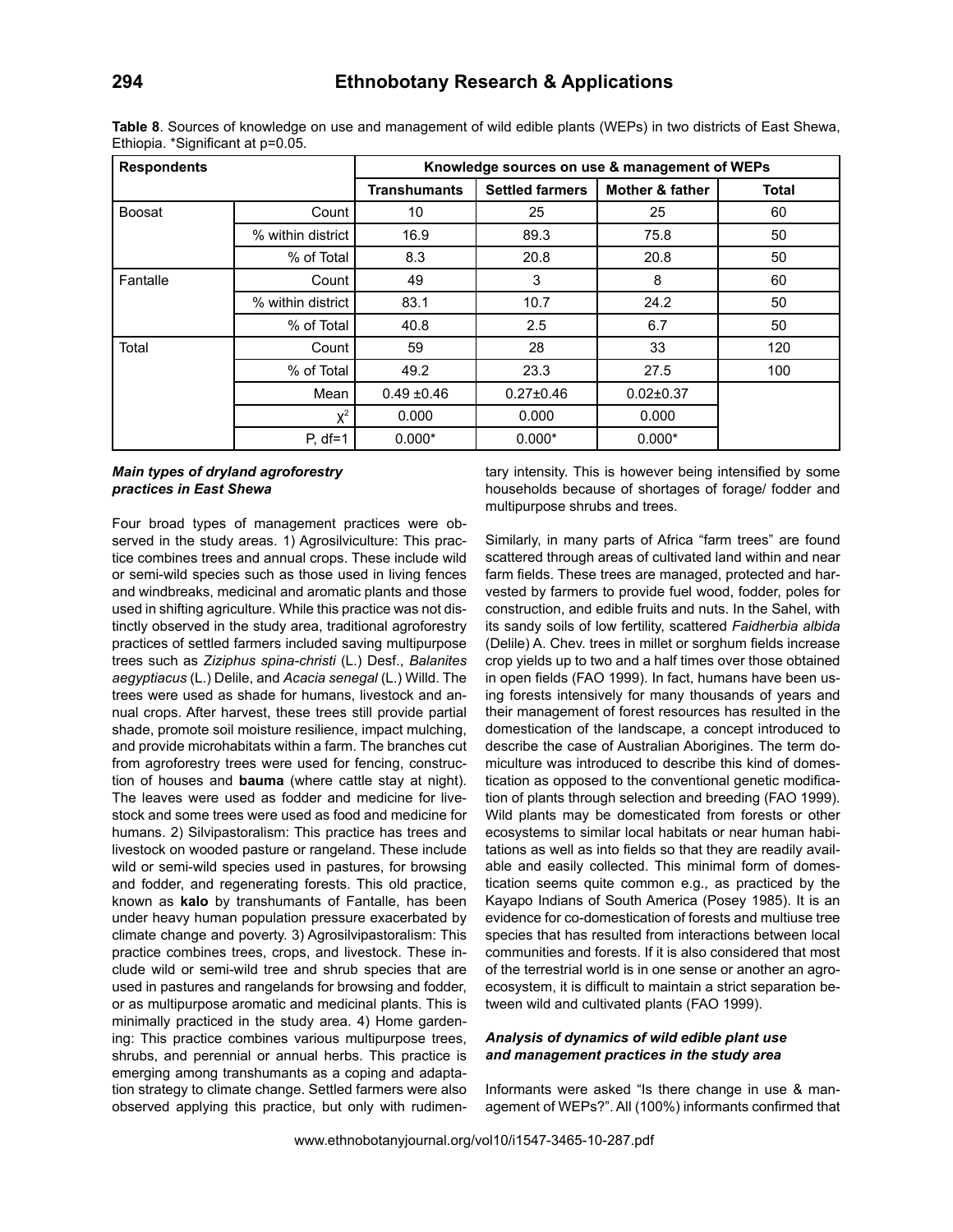**Table 9**. Reasons for change in use and management of wild edible plants (WEPs) in two districts of East Shewa, Ethiopia. IK=Indigenous knowledge. \*Significant at p=0.05.

| <b>Respondents</b> |            |                                 |                                    |                                    | Reasons for change in use & management of WEPs                            |                                      |              |
|--------------------|------------|---------------------------------|------------------------------------|------------------------------------|---------------------------------------------------------------------------|--------------------------------------|--------------|
|                    |            | <b>Enhanced</b><br>tree pasture | <b>Expansion of</b><br>agriculture | Increase of<br>human<br>population | <b>Erosion of IK</b><br>& weakening<br>traditional<br><b>institutions</b> | Livestock<br>density &<br>population | <b>Total</b> |
| <b>Boosat</b>      | Frequency  | 3                               | 13                                 | 21                                 | 19                                                                        | 4                                    | 60           |
|                    | % of Total | 2.5                             | 10.8                               | 17.5                               | 15.8                                                                      | 3.3                                  | 50           |
| Fantalle           | Frequency  | 13                              | 8                                  | 6                                  | 21                                                                        | 12                                   | 60           |
|                    | % of Total | 10.8                            | 6.7                                | 5.0                                | 17.5                                                                      | 10.0                                 | 50           |
| Total              | Frequency  | 16                              | 21                                 | 27                                 | 40                                                                        | 16                                   | 120          |
|                    | % of Total | 13.3                            | 17.5                               | 22.5                               | 33.3                                                                      | 13.3                                 | 100          |
|                    | Mean       | $0.13 \pm 0.031$                | $0.18 \pm 0.035$                   | $0.23 \pm 0.039$                   | $0.33 \pm 0.043$                                                          | $0.13 \pm 0.031$                     |              |
|                    | $X^2$      | 7.212                           | 1.443                              | 11.925                             | 0.150                                                                     | 4.615                                |              |
|                    | $P. df=1$  | $0.014*$                        | 0.337                              | $0.001*$                           | 0.847                                                                     | 0.058                                |              |

there is a change in use and management of WEPs. Erosion of IK and weakening of traditional institutions were major reasons (33.3%) provided for changes in WEP management (Table 9). Some changes were taken as copping opportunities that individuals have applied such as enhancing tree pasture conservation (13.3%). This practice and effects of human population changes vary between transhumants and settled farmers (P<0.05). In the transhumant areas human population changes were considered less important than in settled farmers' areas.

#### *Exemplary management practices of wild edible plants in East Shewa*

Some transhumants have conserved *Z. spina-christi* and *B. aegyptiacus* in their pasture lands and around their settlements. This was because their food, forage contributions and income generation were recognized by local communities. Some of them have shown their future plan to plant more trees, especially *Z. spina-christi*, for its edible fruit, and forage for camels and goats, based on their experiences. Discussion with key informants revealed that use conflict has been emerging from multipurpose uses of *Z. spina-christi*, *B. aegyptiacus* and other most preferred WEPs. For instance, use conflict occurs between people using WEPs for food and livestock fodder and commercial purposes such as fuel wood (charcoal and fire wood) and construction.

*Ex-situ* conservation practices in both areas were not widely practiced. This is probably due to harsh environments, the transhumant character of pastoralists, and more emphasis placed on livestock development than the use of vegetation products as food. People were also more knowledgeable about medicinal uses of these plants than their food value. The implication is that transhumants depend on traditional medication more than modern medi-

cine probably due to its affordability and availability in local home vegetation. They were more concerned for the conservation and potential loss of these plants from the forest and this is consistent with their protection practices. Relatively more emphasis was placed on medicinal plants than WEPs by transhumant areas. Settled framers have a different experience showing more interest in improved crop varieties and modern medicine.

#### *Management strategies of natural resources and wild edible plants by people of the study area*

120 (100%) informants responded that local people have rich knowledge of managing natural resources in general and WEPs in particular. Some of the traditional management practices that informants recommended (and researchers also found acceptable) are presented in Figure 10. Specific practices depend on the lifestyles of people in the two districts. For transhumants, grasslands are the basic niche and agroforestry, home gardens and living fences are more relevant for settled farmers. This observation should be a foundation for future management strategies to promote WEPs utilization.

Except the individually protected areas and live fencing methods, other practices by transhumant pastoralists and settled farmers showed significant variation at (P<0.005) (Table 10). This could be grounds for planning of conservation of WEPs in semiarid areas. The results indicate that transhumants are more concerned in protecting the vegetation by decreasing deforestation with WEPs than farmers.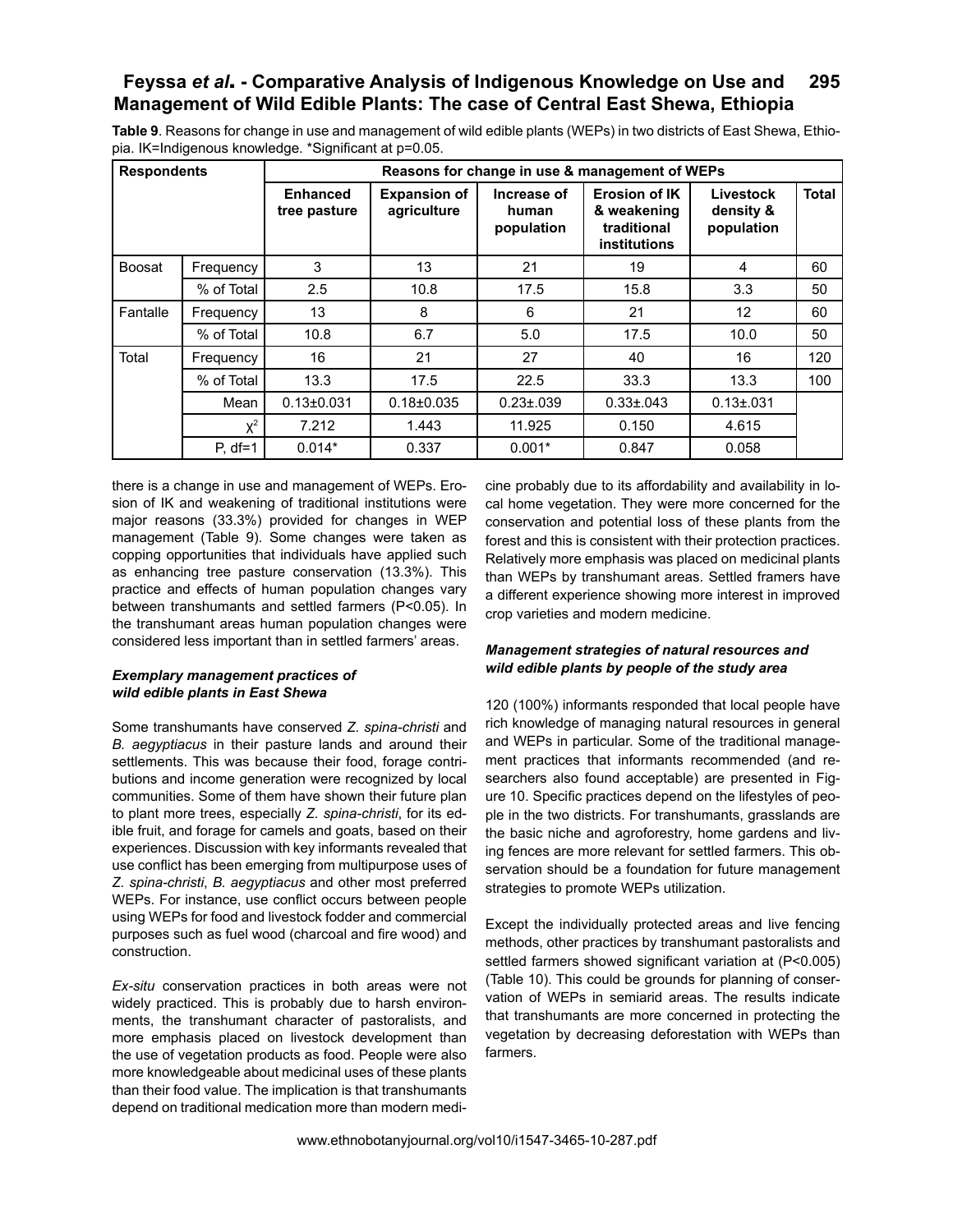| <b>Respondents</b> |            |                   |                 | <b>Conservation measures practiced to sustain WEPs</b> |                              |                                 |                       |                      |              |
|--------------------|------------|-------------------|-----------------|--------------------------------------------------------|------------------------------|---------------------------------|-----------------------|----------------------|--------------|
|                    |            | Agro-<br>forestry | Home<br>Gardens | Fences<br>Living                                       | ပ္ပ<br><b>Border</b><br>Farm | Individual<br>Protected<br>Area | Protect<br>Vegetation | Decrease<br>Fuelwood | <b>Total</b> |
| Boosat             | Frequency  | 18                | 12              | 8                                                      | 5                            | 8                               | 7                     | 2                    | 60           |
|                    | % of Total | 15                | 10.0            | 6.7                                                    | 4.2                          | 6.7                             | 5.8                   | 1.7                  | 50           |
| Fantalle           | Frequency  | 0                 | 3               | 4                                                      | 3                            | 10                              | 15                    | 25                   | 60           |
|                    | % of Total | 0.0               | 2.5             | 3.3                                                    | 2.5                          | 8.3                             | 12.5                  | 20.8                 | 50           |
| Total              | Frequency  | 20                | 15              | 12 <sup>2</sup>                                        | 4                            | 18                              | 24                    | 27                   | 120          |
|                    | % of Total | 15                | 12.5            | 10.0                                                   | 3.3                          | 15.0                            | 20.0                  | 22.5                 | 100          |
|                    | Mean       | 0.15<br>±0.03     | 0.10<br>±0.03   | 0.09<br>±0.03                                          | 0.13<br>±0.03                | 0.13<br>±0.34                   | 0.30<br>±0.04         | 0.25<br>±0.40        |              |
|                    | $X^2$      | 21.18             | 13.33           | 0.90                                                   | 21.66                        | 1.15                            | 19.21                 | 30.04                |              |
|                    | $P, df=1$  | $0.000*$          | $0.000*$        | 0.529                                                  | $0.001*$                     | 0.421                           | $0.000*$              | $0.000*$             |              |

**Table 10**. Conservation measures practiced by communities to sustain wild edible plants (WEPs) in two districts of East Shewa, Ethiopia.\*Significant at p=0.05.

# *Traditional manipulation practices to collect wild edible plants*

humant and settled farmers have similar IK practices for use and management of WEPs."

### *Status of wild edible plant use*

Traditional manipulations practiced to collect WEPs showed variation between transhumants and settled farmers but such variation was not significantly different between communities (P>0.05). The results indicate interchange of traditional knowledge on use and management of WEPs between the two life styles (Table 11). This specific result supported the research hypothesis that "Trans-

All (100%) of the informants expressed that they apply their IK to the use and management of WEPs and other natural resources. The informants indicated that local people have traditional knowledge of WEPs and unanimously expressed their strong feeling that, IK is still rich in the community. However, 90.83% of informants respond-

**Table 11**. Traditional manipulations practiced to collect wild edible plants (WEPs) in two districts of East Shewa, Ethiopia. Not significant at p=0.05.

| <b>Manipulations</b>        |                   |               |                 |            | <b>Responses by districts</b> |          |           |
|-----------------------------|-------------------|---------------|-----------------|------------|-------------------------------|----------|-----------|
|                             |                   | <b>Boosat</b> | <b>Fantalle</b> | % of Total | Mean                          | $\chi^2$ | $P, df=1$ |
| Leaf                        | Frequency         | 3             | 10              | 13         |                               |          |           |
| cuttings                    | % within District | 5.0           | 16.7            | 10.8       |                               |          |           |
|                             | % of Total        | 2.5           | 8.3             | 10.8       | $0.09 \pm 0.03$               | 4.277    | 0.075     |
| Fruit &                     | Frequency         | 43            | 46              | 89         |                               |          |           |
| seeds                       | % within District | 71.7          | 76.7            | 74.2       |                               |          |           |
|                             | % of Total        | 35.8          | 38.3            | 74.2       | $0.74 \pm 0.05$               | 0.391    | 0.677     |
| <b>Stem</b>                 | Frequency         | 6             | $\overline{2}$  | 8          |                               |          |           |
| cuttings                    | % within District | 10.0          | 3.3             | 6.7        |                               |          |           |
|                             | % of Total        | 5.0           | 1.7             | 6.7        | $0.07 \pm 0.23$               | 2.143    | 0.272     |
| Leaves,                     | Frequency         | 8             | $\overline{2}$  | 10         |                               |          |           |
| fruit, seeds                | % within District | 13.3          | 3.3             | 8.3        |                               |          |           |
| & stem<br>together<br>Total | % of Total        | 6.7           | 1.7             | 8.3        | $0.08 + 0.03$                 | 3.927    | 0.095     |
|                             | Frequency         | 60            | 60              | 120        |                               |          |           |
|                             | % of Total        | 50.0          | 50.0            | 100.0      |                               |          |           |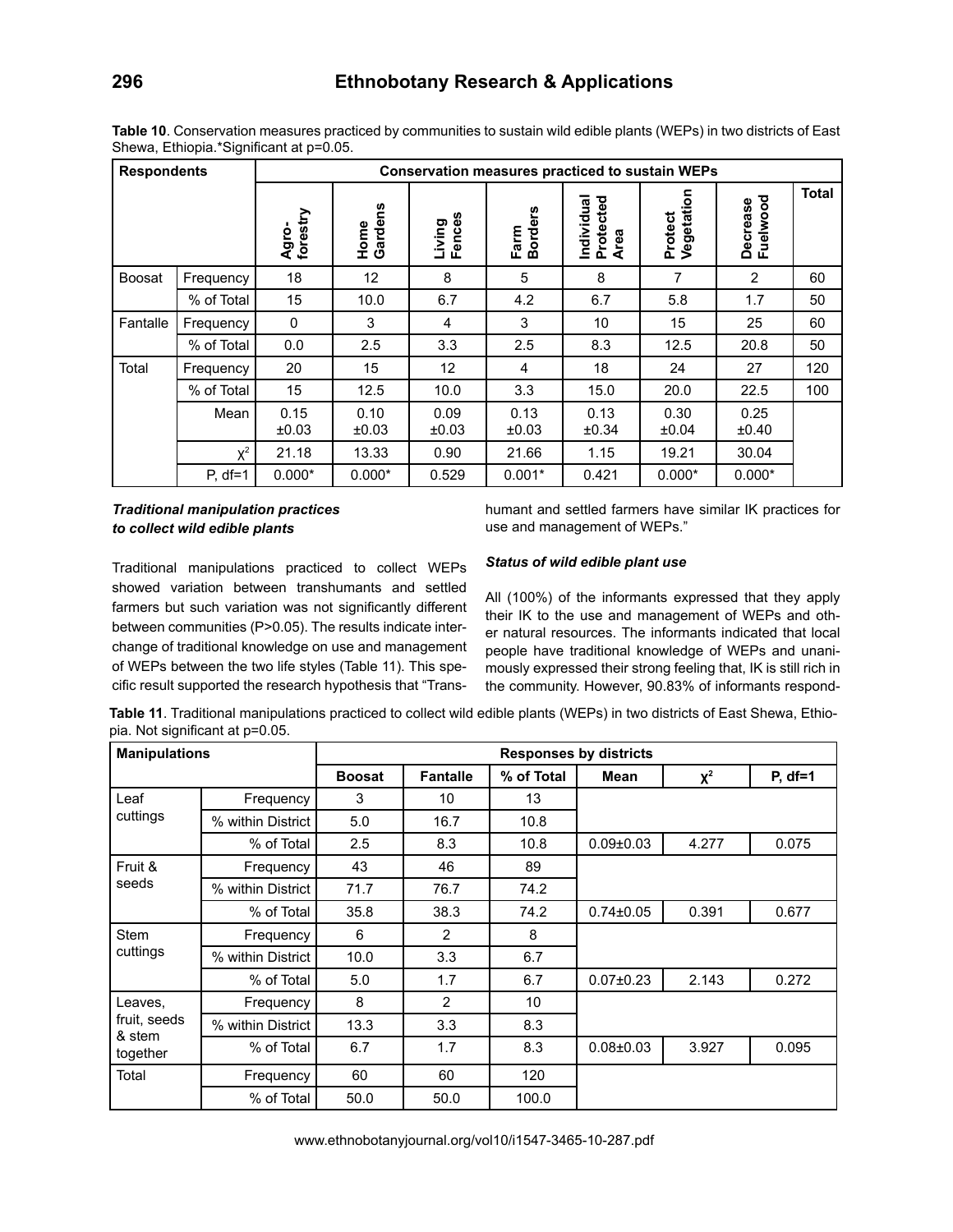ed that traditional use and management practices are not more efficient than modern practices in light of accelerated food insecurity and livelihood problems. The implication is that communities need complementary knowledge and practices for efficient use of WEPs and natural resources to improve their livelihoods. From settled farmers 11 (9.17%) indicated their belief that traditional use and management practices were more efficient than modern practices (Table 12). This differing level of IK reveals that some local people perceive that they are self sufficient using and managing natural resources in general and WEPs in particular. This implies that IK can be used for future WEPs production and assessment of sustainable utilization.

#### *Storage/storability and post harvest handling of wild edible plants*

Most of the WEPs found in the study area were collected and eaten fresh without requiring storage facilities. But, *B. aegyptiacus*, *Ximenia americana* L., *Berchemia discolor* (Klotzsch) Hemsl. and *Z. spina-christi* are stored for a maximum of 3 to 7 days under no special facility. Sand and ventilated containers such as pots are used without exposure to direct heat to prevent desiccation of fruit pulp. People observed using WEPs immediately by saving other food items since WEPs are perishable. Storage facilities are not available that are suitable in high temperatures that reach at times 35°C with mean maximum of 33°C. This is another challenge in utilization of WEPs for extended periods. This should be solved by developing local affordable technologies. Longer term fruit storage could alleviate food shortages and supplement daily diets.

#### *People's perception and status of wild edible plants gathering and consumption*

Focus group discussions and participatory observations revealed that perceptions of people on edibility of WEPs varied with diversity in lifestyles. People focused on different plants and their attributes. *Z. spina-christi*, *X. americana*, *B. aegyptiacus*, *Grewia villosa* Willd., *B. discolor* are edible and used for multiple purposes by all age categories at all times. Although *Grewia* spp. are eaten by all people, some hold local beliefs that if children consume these plants, it causes **lagda** (malaria in Oromo language). Such beliefs are held both by transhumants and settled farmers.

#### *Ownership and status of wild edible plants*

Interviewees were asked to indicate ownership status of at least five commonly used WEPs by people of the two districts. The results indicate that most of the WEPs are communally owned and found in natural vegetation (not domesticated). *Z. spina-christi* has increasingly become owned by transhumant and farming communities in **kalo** near homesteads and farm borders (Table 13). Land use and resource tenure issues were also of concern to people. Hence, utilization in terms of its food security contribution is diminishing. The tragedy of the commons (Hardin 1968) needs to be urgently avoided through *in-situ* and *ex-situ* conservation of WEPs through domestication. In Table 13 the term community is used to mean common to all members of that specific district. In contrast, transhumant and settled farmers are used here as individuals i.e., they own the plants individually in their closure areas, farm borders, and living fences.

#### *Wild edible plants for human food and multistage preference ranking*

Transhumants and settled farmers have shown similar preferences for WEPs (P>0.05) except for *Z. spina-christi* and *G. vilosa* which differed significantly (P<0.05). Settled farmers have a preference for *Z. spina-christi* and transhumants prefer *G. villosa* for human consumption (Table 14). This was confirmed by pair wise ranking with values scaled from zero to five given by informants during interviews. By this technique, the five most preferred WEPs have been prioritized and confirmed. The results can be an indicator of priority species to be integrated into dryland agrobiodiversity and agroforestry. The results provide a baseline for domestication action to sustain their utilization and conserve WEPs.

#### *Preference of wild edible plants based as food based on their taste*

Multistage direct matrix preference ranking of 14 informants from 6 study sites (14 each) (N=14x6=84) ranked *Z. spina-christi* (first), *X. americana* (second) and *B. dis-*

**Table 12**. Current understanding of use & management of wild edible plants (WEPs) by transhumants and settled farmers in two districts of East Shewa, Ethiopia. (N=120, χ²=0.00). Two options: A) Traditional use & management is more efficient than modern knowledge; B) Local people no longer employ indigenous knowledge for use and management of WEPs.

| <b>Alternatives</b> |               |                 |              | P             |                 |              |  |  |  |  |
|---------------------|---------------|-----------------|--------------|---------------|-----------------|--------------|--|--|--|--|
|                     | <b>Boosat</b> | <b>Fantalle</b> | <b>Total</b> | <b>Boosat</b> | <b>Fantalle</b> | <b>Total</b> |  |  |  |  |
| Agree               | 11            |                 | $11(9.2\%)$  |               |                 | $0(0\%)$     |  |  |  |  |
| Disagree            | 49            | 60              | 109 (90.8%)  | 60            | 60              | 120 (100%)   |  |  |  |  |
| Total               | 60            | 60              | 120          | 60            | 60              | 120          |  |  |  |  |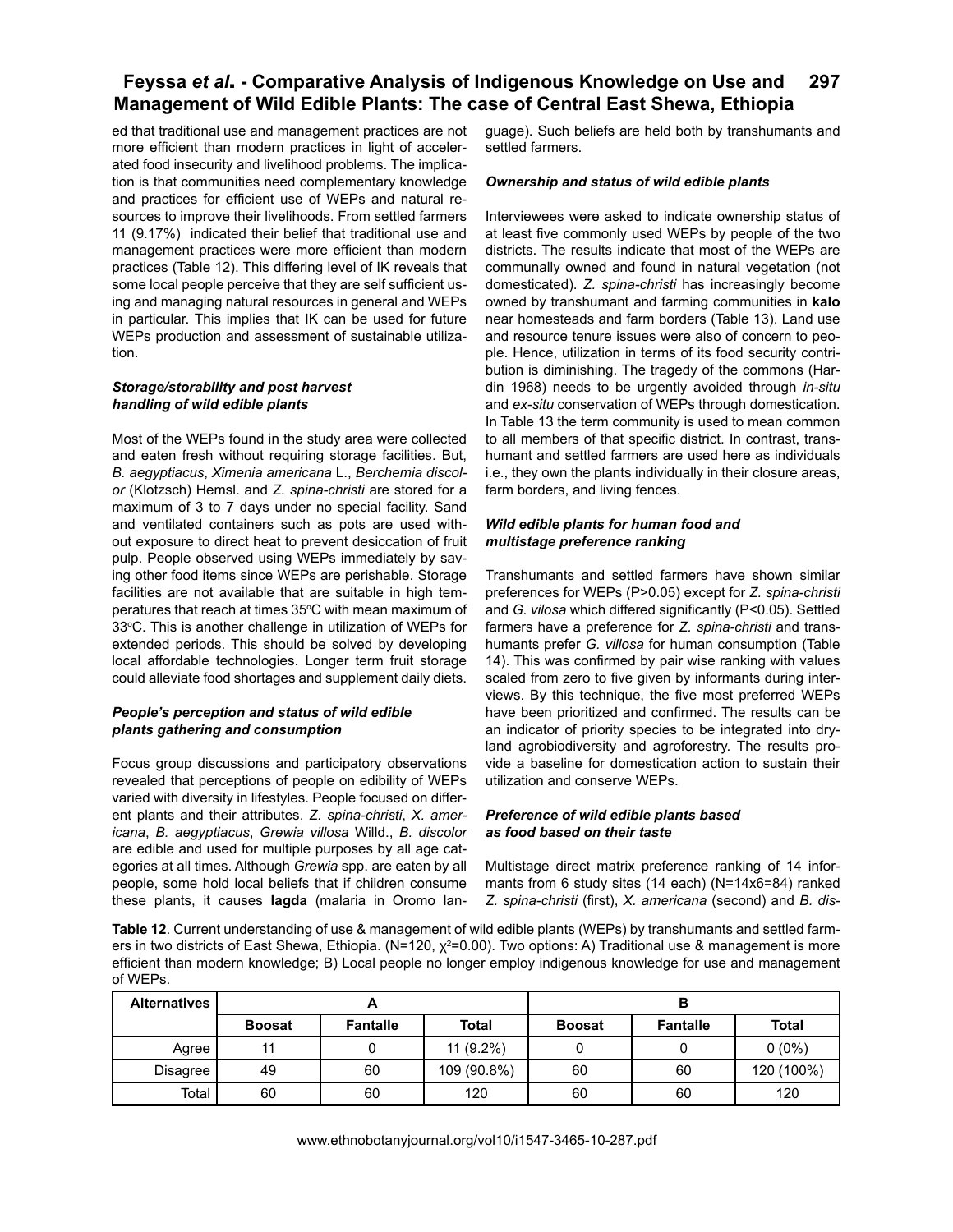# **298 Ethnobotany Research & Applications**

| <b>WEP Species</b>                   |               | Commu-<br>nity | Trans-<br>humants | <b>Settled</b><br>farmers | <b>Total</b>   |     |
|--------------------------------------|---------------|----------------|-------------------|---------------------------|----------------|-----|
| Balanites aegyptiacus (L.) Delile    | <b>Boosat</b> | Count          | 12                | 0                         | 48             | 60  |
| $x^2$ =79.159, df=2, p=0.000         |               | % of Total     | 10                | $\overline{0}$            | 40             | 50  |
|                                      | Fantalle      | Count          | 40                | 19                        | 1              | 60  |
|                                      |               | % of Total     |                   |                           |                |     |
|                                      | <b>Total</b>  | Count          | 52                | 19                        | 49             | 120 |
|                                      |               | % of Total     |                   |                           |                |     |
| Berchemia discolor (Klotzsch) Hemsl. | Boosat        | Count          | 46                | $\mathbf 0$               | 14             | 60  |
| 29.762, df=2, p=0.000                |               | % of Total     | 38.3              | 0                         | 11.7           | 50  |
| Grewia flavescens Juss.              | <b>Boosat</b> | Count          | 60                | $\pmb{0}$                 | 0              | 60  |
| $x^2$ =3.077, df=2, p=0.215          |               | % of Total     | 50                | 0                         | 0              | 50  |
|                                      | Fantalle      | Count          | 57                | 2                         | 1              | 60  |
|                                      |               | % of Total     | 47.5              | 1.7                       | 0.8            | 50  |
|                                      | <b>Total</b>  | Count          | 117               | 2                         | 1              | 120 |
|                                      |               | % of Total     |                   |                           |                |     |
| Grewia villosa Willd.                | Boosat        | Count          | 59                | 1                         | 60             | 120 |
| $x^2$ = 1.008, df = 1, p = 1.000     |               | % of Total     | 49.2              | 0.8                       | 50             |     |
|                                      | Fantalle      | Count          | 60                | $\mathbf 0$               | 60             | 120 |
|                                      |               | % of Total     | 50                | 0                         | 50             |     |
|                                      | Total         | Count          | 119               | 1                         |                | 120 |
|                                      |               | % of Total     |                   |                           |                |     |
| Premna resinosa (Hochst.) Schauer    | <b>Boosat</b> | Count          | 59                | $\pmb{0}$                 | 1              | 60  |
| $x^2$ =18.510, df=2, p=0.000         |               | % of Total     | 49.2              | $\overline{0}$            | .8             | 50  |
|                                      | Fantalle      | Count          | 43                | 16                        | $\mathbf{1}$   | 60  |
|                                      |               | % of Total     | 35.8              | 13.3                      | 0.8            | 50  |
|                                      | <b>Total</b>  | Count          | 102               | 16                        | $\overline{2}$ | 120 |
|                                      |               | % of Total     | 85                | 13.3                      | 1.7            | 100 |
| Ximenia americana L.                 | Boosat        | Count          | 43                | 0                         | 17             | 60  |
| $x^2$ =28.391, df=2, p=0.000         |               | % of Total     | 35.8              | $\mathbf 0$               | 14.2           | 50  |
|                                      | Fantalle      | Count          | 49                | 11                        | 0              | 60  |
|                                      |               | % of Total     | 40.8              | 9.2                       | 0              | 50  |
|                                      | Total         | Count          | 92                | 11                        | 17             | 120 |
|                                      |               | % of Total     | 76.7              | 9.2                       | 14.2           | 100 |
| Ziziphus spina-christi (L.) Desf.    | <b>Boosat</b> | Count          | 3                 | $\mathbf 0$               | 57             | 60  |
| $x^2$ =101.3, df=2, p=0.000          |               | % of Total     | 2.5               | $\mathbf{0}$              | 47.5           | 50  |
|                                      | Fantalle      | Count          | 32                | 26                        | 2              | 60  |
|                                      |               | % of Total     | 26.7              | 21.7                      | 1.7            | 50  |
|                                      | Total         | Count          | 35                | 26                        | 59             | 120 |
|                                      |               | % of Total     | 29.2              | 21.7                      | 49.2           | 100 |
| Total                                | Count         | 119            | 1                 | 120                       |                |     |
|                                      |               | % of Total     | 99.2              | 0.8                       | 100            |     |

**Table 13**. Trends of ownership of wild edible plants (WEPs) in two districts of East Shewa, Ethiopia.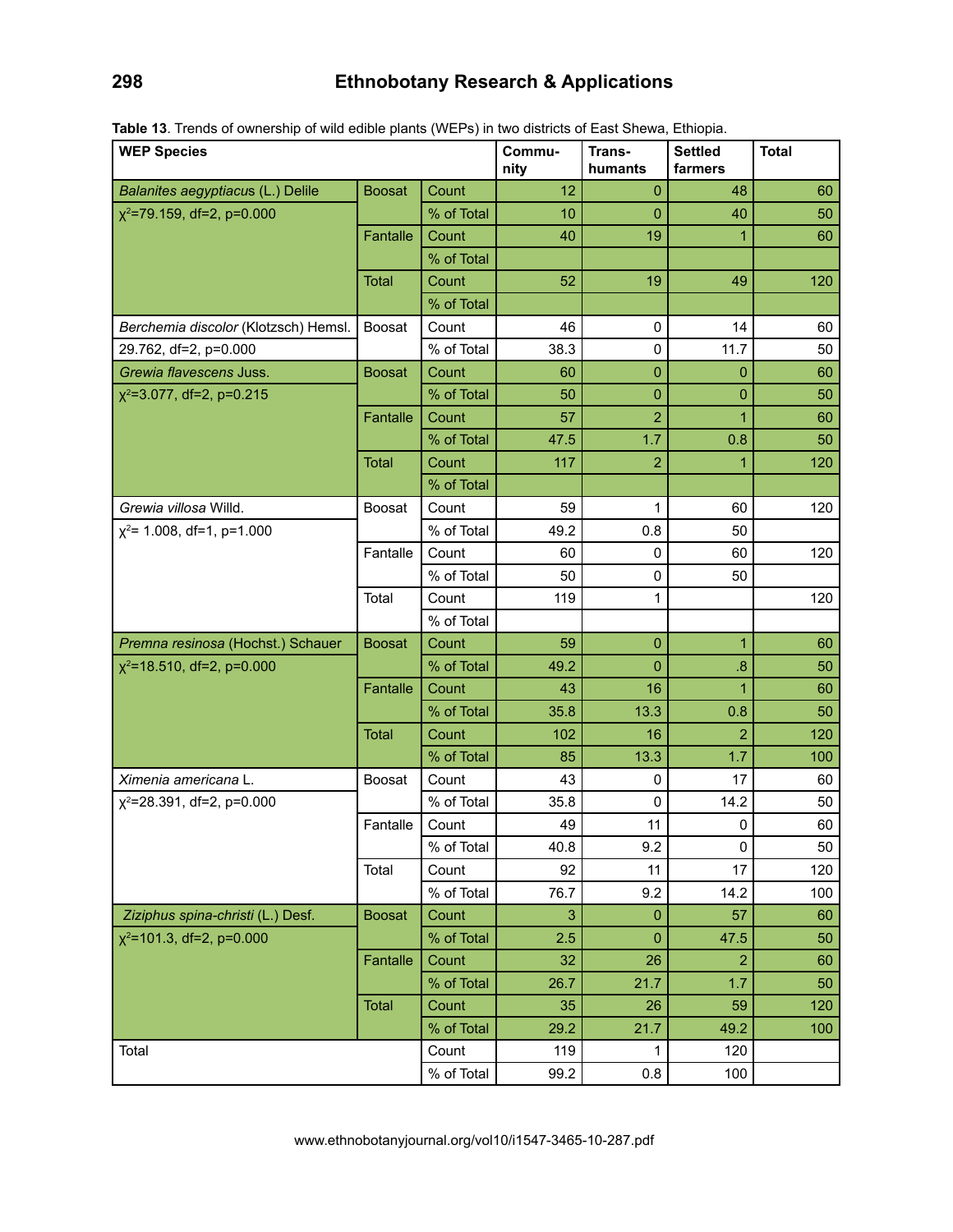| <b>Preferred WEP</b>                 |               | <b>Respondents</b> |              |                                    |                 |      |         |
|--------------------------------------|---------------|--------------------|--------------|------------------------------------|-----------------|------|---------|
|                                      | <b>Boosat</b> | <b>Fantalle</b>    | <b>Total</b> | Rank                               | Mean            | χ2   | р       |
| Ziziphus spina-christi (L.) Desf.    | 53            | 44                 | 97           | 1 <sup>st</sup><br>$0.81 \pm 0.04$ |                 | 4.36 | $0.04*$ |
| Balanites aegyptiacus (L.) Delile    | 31            | 37                 | 68           | 2 <sub>nd</sub><br>$0.57 \pm 0.05$ |                 | 1.22 | 0.27    |
| Ximenia americana L.                 | 37            | 29                 | 66           | 3 <sup>rd</sup>                    | $0.55 \pm 0.05$ | 2.16 | 0.14    |
| Berchemia discolor (Klotzsch) Hemsl. | 28            | 36                 | 64           | 4 <sup>th</sup>                    | $0.53 \pm 0.05$ | 1.21 | 0.27    |
| Grewia flavescens Juss.              | 32            | 28                 | 60           | 5 <sup>th</sup>                    | $0.50 \pm 0.05$ | 1.20 | 0.27    |
| Grewia villosa Willd.                | 21            | 33                 | 54           | 6 <sup>th</sup>                    | $0.45 \pm 0.05$ | 4.85 | $0.03*$ |
| Grewia tenax (Forssk.) Fiori         | 23            | 25                 | 48           | 7 <sup>th</sup>                    | $0.40 \pm 0.05$ | 0.14 | 0.71    |
| Acacia senegal (L.) Willd.           | 22            | 31                 | 53           | 8 <sup>th</sup>                    | $0.44 \pm 0.05$ | 2.74 | 0.10    |

**Table 14**. Preference ranking of WEPs for household food . \*Significant at p=0.05.

*color* (third) for potential food priority. This was based on criteria set by each community (Table 15). Despite its preference based on food taste, *X. americana* was rarely encountered in the study districts. *Grewia tenax* (Forssk.) Fiori was in greater abundance than *X. americana*. This information can be helpful for future management actions in rehabilitation and mass cultivation of less common species.

# **Discussion**

#### *People's perception and status of wild edible plants gathering and consumption*

The diversity of indigenous knowledge and WEP habitats promote WEP use and management in natural habitats. Balmie and Kebebew (2006) reported that 62.1% of 66 WEPs they documented in southern Ethiopia are collected from wild habitats such as wooded grasslands. Asfaw (2009) also explained that the diversity the WEPs increases as intensity of wilderness increases. The knowledge about their habitat distribution was one of the undocumented gaps in planning and sustainable utilization, prioritization and conservation for further promotion. The use of the documented IK is a contribution to people's assets. Łucza (2011) has reported the essential nature of emic knowledge. Teketay and Eshete (2004) and Asfaw (2006) have explained the unexploited potential of WEPs. However; the present study has revealed that, there are clear preferences of wild edible fruits by people (Table 15). The preferences are not superficial decisions but rather time tested decisions about WEPs that are preferred. Studies from other parts of world are evidence that WEPs are part of food systems of rural people (Bhattacharjee 2006). Some wild species such as *B. aegypticus*, *Dobera glabra* (Forssk.) Poir. and *B. discolor* were historically and currently still gathered, including plants consumed in all study areas with a high number of uses. They were the most important species in each use-category (fruit, medicine, forage and fuel, and construction material).

Comparative analysis of data gathered from transhumant and settled farmers indicates that patterns of WEP use appear to depend mainly on sociocultural factors followed by biophysical ones such as climate or richness of the wild edible flora. Availability of other food sources, abun-

**Table 15**. Average pooled summary of values of wild edible plants (WEPs) preference based on food taste as perceived by informants (1-14) in two districts of East Shewa, Ethiopia, (N=14x6 =84), values scaled 0-5 (5= best & 1=least), 14x5=70.

|                                         | Key respondents (informants) pair wise ranking |     |     |     |     |     |     |     |     |     |     |     |     |     |      |                 |
|-----------------------------------------|------------------------------------------------|-----|-----|-----|-----|-----|-----|-----|-----|-----|-----|-----|-----|-----|------|-----------------|
| <b>WEP</b>                              |                                                | 2   | 3   | 4   | 5   | 6   |     | 8   | 9   | 10  | 11  | 12  | 13  | 14  | Avg  | Rank            |
| Ziziphus spina-christi (L.)<br>Desf.    | 5                                              | 4.8 | 4.5 | 4.7 | 4.8 | 4.8 | 5   | 5   | 4.8 | 4.8 | 5   | 4.8 | 5   | 4.7 | 67.8 | 1 <sup>st</sup> |
| Ximenia americana L.                    | 4.8                                            | 5   | 4.8 | 4   | 4.8 | 4.5 | 4.7 | 4.8 | 4.3 | 5   | 4.2 | 4   | 4.8 | 4.3 | 64.2 | 2 <sub>nd</sub> |
| Berchemia discolor<br>(Klotzsch) Hemsl. | 4.7                                            | 4.2 | 4.5 | 4.2 | 4   | 4.3 | 4.5 | 4   | 4.2 | 4.3 | 4.8 | 4.2 | 4.8 | 4.2 | 60.8 | 3 <sup>rd</sup> |
| Balanites aegyptiacus (L.)<br>Delile    | 4                                              | 4   | 4.2 | 4.2 | 4.2 | 4.2 | 3.8 | 4.7 | 4.8 | 4.7 | 3.8 | 3.7 | 4.2 | 4   | 58.3 | 4 <sup>th</sup> |
| Grewia tenax (Forssk.)<br>Fiori         | 4.3                                            | 3.5 | 3.8 | 3   | 4.2 | 3.7 | 3.8 | 4   | 3.6 | 3.8 | 3   | 2.8 | 3.7 | 3.3 | 50.7 | 5 <sup>th</sup> |
| Grewia villosa Willd.                   | 3.3                                            | 3.8 | 3.5 | 3.7 | 4.2 | 3.5 | 4.2 | 3.8 | 3.3 | 3.3 | 4   | 3.3 | 3.5 | 2.8 | 50.3 | 6 <sup>th</sup> |
| Grewia flavescens Juss.                 | 3                                              | 3   | 3.5 | 3.3 | 3.5 | 3.5 | 3.5 | 2.7 | 2.3 | 3   | 3.5 | 2.5 | 3   | 2.5 | 42.8 | 7 <sup>th</sup> |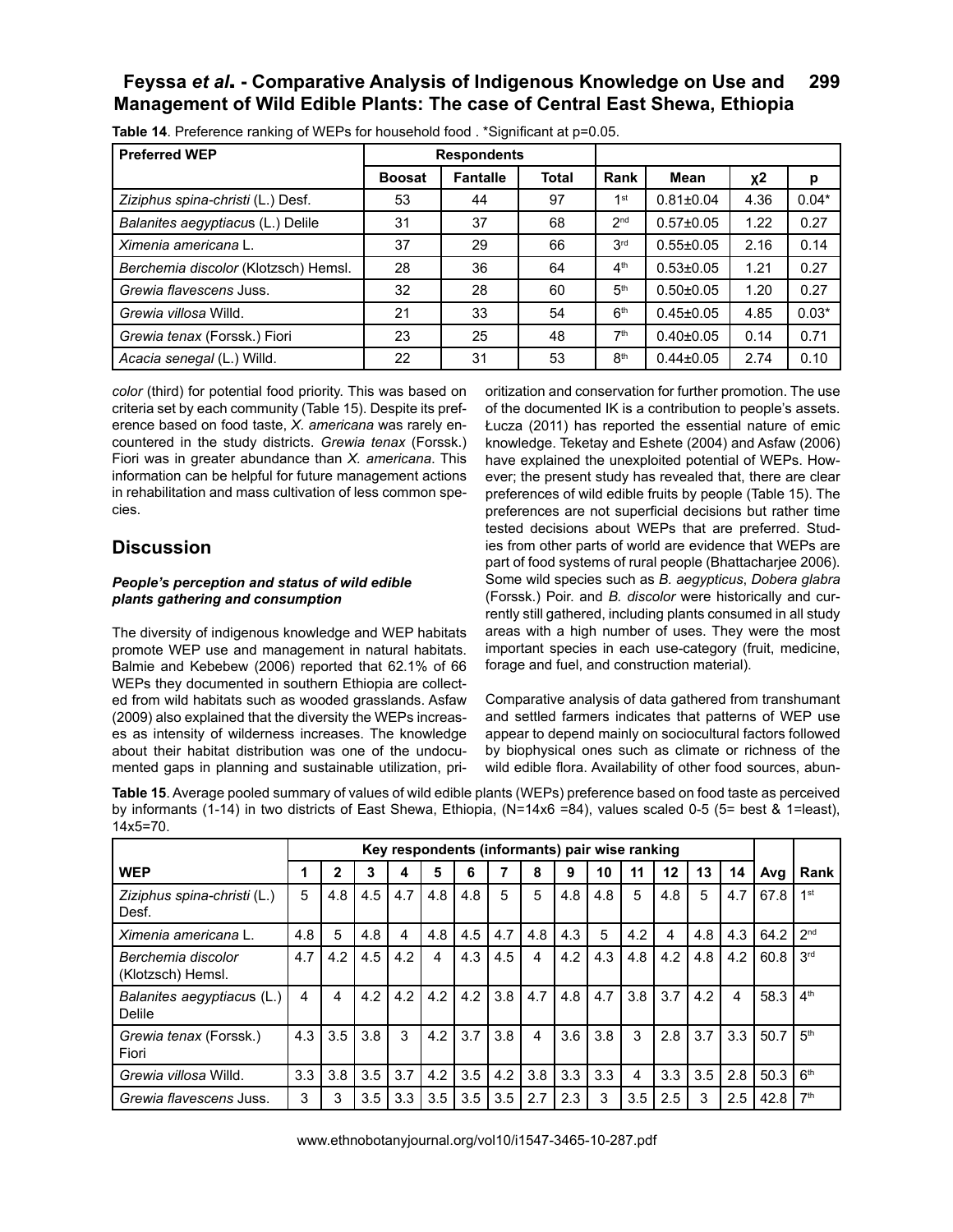dance of WEPs at nearby habitats, free time to collect, better communications and information exchange, direct contact with nature in everyday life, cultural values, fads (behavior) and taste preferences were some of the factors that influence why wild plants are either consumed or rejected. Few individuals in Fantalle and Boosat districts have a tendency of perceiving WEP gathering as old fashioned, unprofitable, or too time-consuming. Cultivated plants or bought food are preferentially consumed. Changes in the way rural people live in Fantalle and Boosat parallel changing knowledge and customs related to the (sustainable) utilization and management of wild resources including WEPs.

#### *Current trends of traditional use and management of wild edible plants in the study area*

Traditional rules, regulations and cultural practices are under threat due to changes of life style and education system (now generally ignoring pastoral lifestyles) in an attempt to settle transhumants. These are associated with population pressure and land use changes such as crop cultivation, increased demand for settlement and restrictions to pastoral mobility. Conflicts revolve around resource uses between pastoralists and neighboring settled farmers, e.g., commercial charcoal production in rural areas of East Shewa to generate income for households. Climate variability and climate change accelerate changes in lifestyles and have led to resource use conflict within and between communities (Tadege 2007). Pastoralists need vegetation for livestock production while urban dwellers and settled farmers use vegetation as sources of marketable fuel wood. This is a challenge to management intervention to save WEPs, natural vegetation and associated knowledge.

Maintaining pastoralists IK by enhancing awareness of useful trees such as WEPs with other uses such as forage, medicine for humans and livestock, and environmental services is one way of reducing the problem to some extent. Tables 4-7 illustrate existence of IK among transhumants and settled farmers for managing use of WEPs. Gamado-Dalle *et al*. (2005) have reported on the IK of Borena pastoralists using resources including WEPs. The same work has pointed out a need to integrate IK with conventional knowledge for sustainable use of resources. Hence, silvopastoral, dryland agroforestry of useful trees and shrubs is a practice to be promoted. Within the Oromiya National Regional State, Ethiopia has already initiated large-scale irrigation projects that are changing pastoral land to agriculture along with minimizing the mobility of transhumants. Promoting integrated production systems is an alternative including silvopastoral practice and dryland agroforestry in Fantalle and Boosat. Along with this, improving land productivity is an essential component to halt further deforestation of *Acacia* woodlands that are sources of livelihood for people of East Shewa.

#### *Storage /storability and postharvest handling of wild edible plants in the study area*

People collect WEPs and consume them immediately. Exceptions are *Z. spina-christi* and *Tamarindus indica* L. which can be stored for more than a month. Balemie and Kebebew (2009) reported that there are no storage facilities for WEPs. People gather and consume them immediately. This is also true for the present study except that some people temporally store in clay pots and plastic containers to take to market for income. Therefore, post harvest handling is a serious concern with local people requesting appropriate technologies.

#### *Gender participation in wild edible plant gathering*

Interviews showed that females have diverse knowledge and practice of use and management of WEPs. This is because they are responsible for most family food/nutrition and primary health care. Had more female informants been involved in this project, more diverse knowledge might have been documented. However, knowledge of females relating to WEPs was not thoroughly documented in the present study because of denial of permission by their husbands who were following traditional rules and norms of the communities.

#### *Traditional manipulation practices to collect wild edible plants*

The most commonly used manipulation of WEPs was the cutting fruits and seeds. The implication is that communities probably use sustainable techniques. People of the study area used various traditional methods of collecting WEPs while protecting resources from damage. Transhumants use fruits, branches and leaves. The **gada** system (a traditional sociopolitical institution of Oromo people) also prohibits destruction of live trees and forests. The contribution of **gada** is similar with that of Borena pastoralists in caring for natural vegetation (Gamado-Dalle *et al*. 2005). However, **gada** is under erosion with time. A majority of the settled farmers use vegetation both for human and livestock feed and commercial fuel wood collection. Hence, deforestation by cutting of trees and shrubs is more intensive in Boosat than Fantalle district. The house type that settled farmers construct is also more wood consuming than that of transhumant houses.

#### *Strategies of preventing threats to wild edible plants*

Tables 4-7 indicate that prevention of threats to WEPs rotates around sustainable utilization of resources through protecting habitats of WEPs. This was also noted in early studies of Asfaw (2009). A comparison of knowledge about strategies preventing threats to WEPs reveals that implementation through valuing IK practices and provision of alternative livelihoods are not significantly different (P>0.05) between the study communities. However, prevention of threats through awareness raising and par-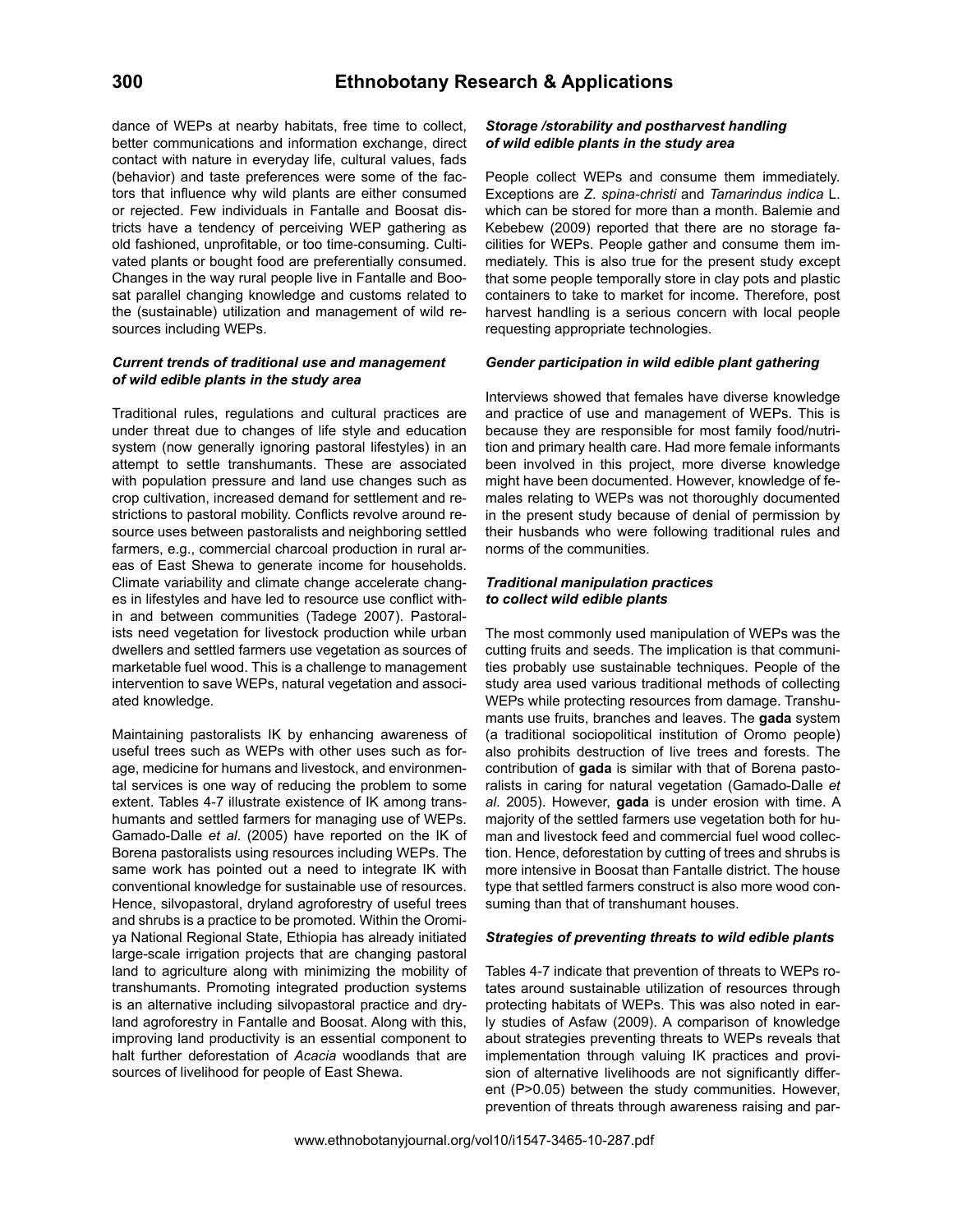ticipatory planning of implementation of projects is significantly different (P<0.05) between the study communities. This implies the presence of diverse local knowledge and practices which can be used for further development. There is therefore need to consider the heterogeneity of IK practices in planning for conservation and sustainable use strategies. This may be done through integration of traditional and modern practices.

#### *Conservation measures practiced*

Respondents explained that, formal conservation activities practiced under current conditions cannot exceed the extremes of local traditional practices. The traditional conservation practice may or may not maintain vegetation and WEP species. Hence, there is a need to integrate formal and traditional practices to save vegetation and WEPs.

Transhumants recommended reduction of deforestation and protection of vegetation as the most important conservation practices (Table 10). However, settled farmers recommended traditional agroforestry practices. Policy intervention supporting traditional knowledge and practices therefore needs to account for differences in knowledge and technologies that are already recommended by different populations.

#### *Ownership and status of wild edible plants*

The fact that most WEPs are owned commonly has led them to decline (Hardin 1968). Gemedo-Dalle *et al*. (2005) and Teklehaymanot and Giday (2010) have also documented the there is a common ownership threat to WEPs. Ownership is clearly related to declining status of WEPs from the natural habitats.

#### *Traditional management of wild edible plants and natural resources*

Karrayu transhumants have customary rules, regulations and beliefs guided by the **gada** system to regulate resources use and management including livestock forage and local vegetation components such as medicinal plants and WEPs. Resource management through indigenous laws were probably more sustainable than a top down imposed system of controlling overharvesting or destructive practices (Balemie *et al*. 2004, Maundu *et al*. 1999). IK is intricately linked with such cultural practices including rational utilization of natural resources. This is similar to Borena pastoralists of Ethiopia, and Maasai and Borena of Kenya (Gemedo-Dalle *et al*. 2005). Transhumant understanding of traditional grazing management practices are firm foundations for development of sustainable resource utilization by Karrayyu transhumants.

Leonti *et al*. (2006) and Pardo-de-Santayana (2007) explained that elderly people are reservoirs of indigenous

use and management practices of WEPs. In a similar fashion, the appointed elders from Baso and Dulacha subclans of Karrayu provide informal rules for patterns of plant resource use. Strategies used include herd diversification, and livestock mobility/rotational grazing of vegetation by livestock. This enables the herders to feed their stock on different browse and grass species and provide rest and regeneration time to grazing lands. It also enhances good ground cover in pastures, during all seasons. In early times, cutting of trees particularly for charcoal was also totally prohibited by the **gada** system. In past years felling of useful trees was a rare practice. It needed prior permission from clan chiefs. This practice promoted sustainable utilization of vegetation resources, livestock, and their products. Transhumants use sticks to shake down tree and shrub leaves, seeds and pods (rather than cutting the plants). These plant parts are used for livestock forage. These practices sustain biodiversity and its utilization for production of WEPs and livestock forage thereby promoting livestock products and enhanced food security. Similar observations were reported among Afar pastoralists of Ethiopia (Simonsen 1996).

Knowledge of use and management of natural resources and WEPs of settled farmers differed from transhumants. These include strong cultural practices that protect trees and limit commercial fuel wood production. Comparatively intensive expansion of agricultural land coupled with intensive roadside settlement has devastated the vegetation of areas of settled farmers. Among the good practices observed in both transhumant and settled farmer areas were conserving WEPs such as *B. aegyptiacus*, *Z. spinachristi*, *B. discolor*, *Premna resinosa* (Hochst.) Schauer in living fences, dryland agroforestry, and farm borders.

#### *Transfer of knowledge associated with wild edible plants in Boosat and Fantalle*

Knowledge associated with use of WEPs is generally in the public domain of both transhumants and settled farmers. Each has direct and indirect ways of transferring knowledge to the next generation and for exchange with each other. Table 8 illustrates the strong responsibility of the public in transferring and maintaining IK across generations. The knowledge flow from elders to children and its enrichment thereafter is directly conveyed through observation, imitation, and free flow of information among community members through history telling and myths. Balemie and Kebebew (2006) reported that elder community members are the reservoirs of wild plants use in southern Ethiopia. Songs, riddles, and sayings in East Shewa are indirect ways of conveying knowledge. The knowledge conveyed includes, plant identification, edible parts, tastes, and unwanted effects. Knowledge also includes preferences and social strata particularly interested in consumption of specific WEPs. Folklore is used for comprehensive description of WEPs, nomenclature, morphology, habit and habitat, plant use during traditional ceremo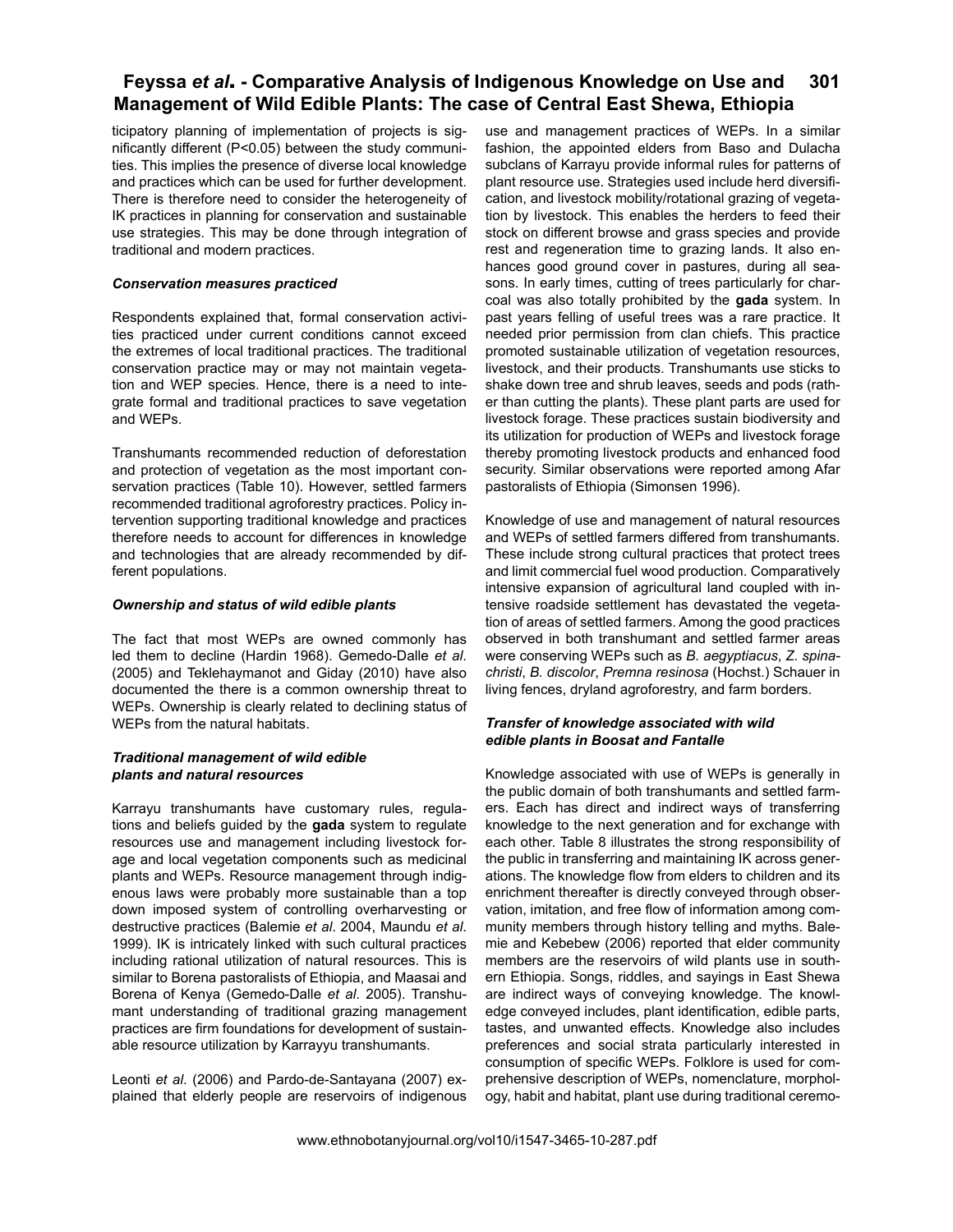nies, use diversity, abundance and preference for specific uses. Asfaw (2009) has described that local people have knowledge and skills to identify food and medicinal plants.

#### *Dynamics of indigenous knowledge on wild edible plants*

There is variation in level of IK of WEPs and other natural resources (Table 9). The dynamicity of ethnobotanical knowledge, changing with vegetation and life style of people is specific to each community. Resource use in general and local people's use and management of resources changes with natural environmental and sociocultural dynamics (Asfaw 1997, Balemie & Kebebew 2006, Cotton 1996). Key informants pointed out a number of reasons for changes in use and management of WEPs including increased human population. In the process of coping with a changing environment, new knowledge comes and replaces some existing knowledge (Maundu *et al*. 1999). This may be a threat to local IK through access to global biocultural wealth.

#### *Preferences for wild edible plants and prioritization of species for dryland agrobiodiversity*

WEP preference is different between transhumants and settled farmers (Tables 14, 15). This differs from the results of Balemie and Kebebew (2006) where there was no difference between communities and their preference for WEPs. However, they found variation in responses depended on nutritional value, taste, and ease of processing. Differences in life styles between transhumanants and settled farmers is thought to result in differences in their IK about WEPs. Harnessing this variation of knowledge to sustainably utilize natural resources would be an opportunity to adapt to climate change in fragile ecosystems. Teklehaymanot and Giday (2010) emphasized the utilization of IK of preferred WEPs for further nutritional and toxicity studies. This supports the current study in recommending further studies for sustainable utilization of both WEPs and associated IK. The prioritization of WEPs may be a basis for further socioeconomic work on crop domestication, intercropping, and integrated livestock production.

#### *Sustainable use of wild edible plants*

The Millennium Development Goals focus on the linkages between ecosystem services and human well being (Johns & Eyzaguirre 2002). Biodiversity and ecosystems have intrinsic value and that people need to consider when making management decisions (Asfaw 2009, Ladio & Lozada 2004, Ladio *et al*. 2006). Conservation of a resource is intricately associated to its uses for human well being. Agrobiodiversity, WEPs and IK systems if maintained in sustainable ways can contribute to wider ecosystem functions, and serve as refugia for species during droughts. Therefore, comprehensive studies need

to be done to sustainably use these species rather than relying only on agricultural crop products. The need for adaptations to climate change and improved use of WEPs requires conservation of diverse genetic resources both *in-situ* and *ex-situ*.

Most of the WEPs were not domesticated or cultivated. People do take care to maintain strains of WEPs which they did not cultivate. Their growth has been tolerated or encouraged on the edges of fields, near gardens, or in the bush, in a semi-domesticated manner. People of East Shewa also take specimens with them when they change their settlements. This practical, time tested knowledge needs to be integrated with conventional knowledge to promote sustainable use and management of WEPs.

# **Conclusions**

The present results show the need for social marketing and nutritional education in order to achieve sustainable WEPs consumption and management. Creating a value chain with appropriate technologies adding alternative value to edible parts of WEPs is an important issue. Equally important is valuing and maintaining diverse IK. This should be explored through research and policy agenda. Integrating traditional use and management of, and IK about, WEPs with modern management should be urgently supported through extension services and modern technologies.

# **Acknowledgments**

We thank people of Fantalle and Boosat districts who gave information on the uses and management of plants. We thank the entire administrative structure of East Shewa Zone for facilitating the fieldwork. The Regional Universities Forum for Capacity Building in Agriculture (RUFORUM), RUFORUM-IDRC, The Rockefeller Foundation, and the Association of African Universities (AAU) are thankfully appreciated for funding the research. Unreserved support and contributions of University of Nairobi, CAVS, LARMAT, and Kenya for hosting and administrative support and Jimma University, College of Agriculture and Veterinary Medicine, Ethiopia for providing research and ICT facilities and field vehicles are also thankfully acknowledged.

# **Literature Cited**

Addis, G., K. Urga & D. Dikasso. 2005. Ethnobotanical study of edible wild plants in some selected districts of Ethiopia. *Journal of Human Ecology* 33(1):83-118.

Asfaw, Z. 1997. *Indigenous African Food Crops and Useful Plants: Survey of indigenous food crops, their preparations and home gardens*. The United Nations University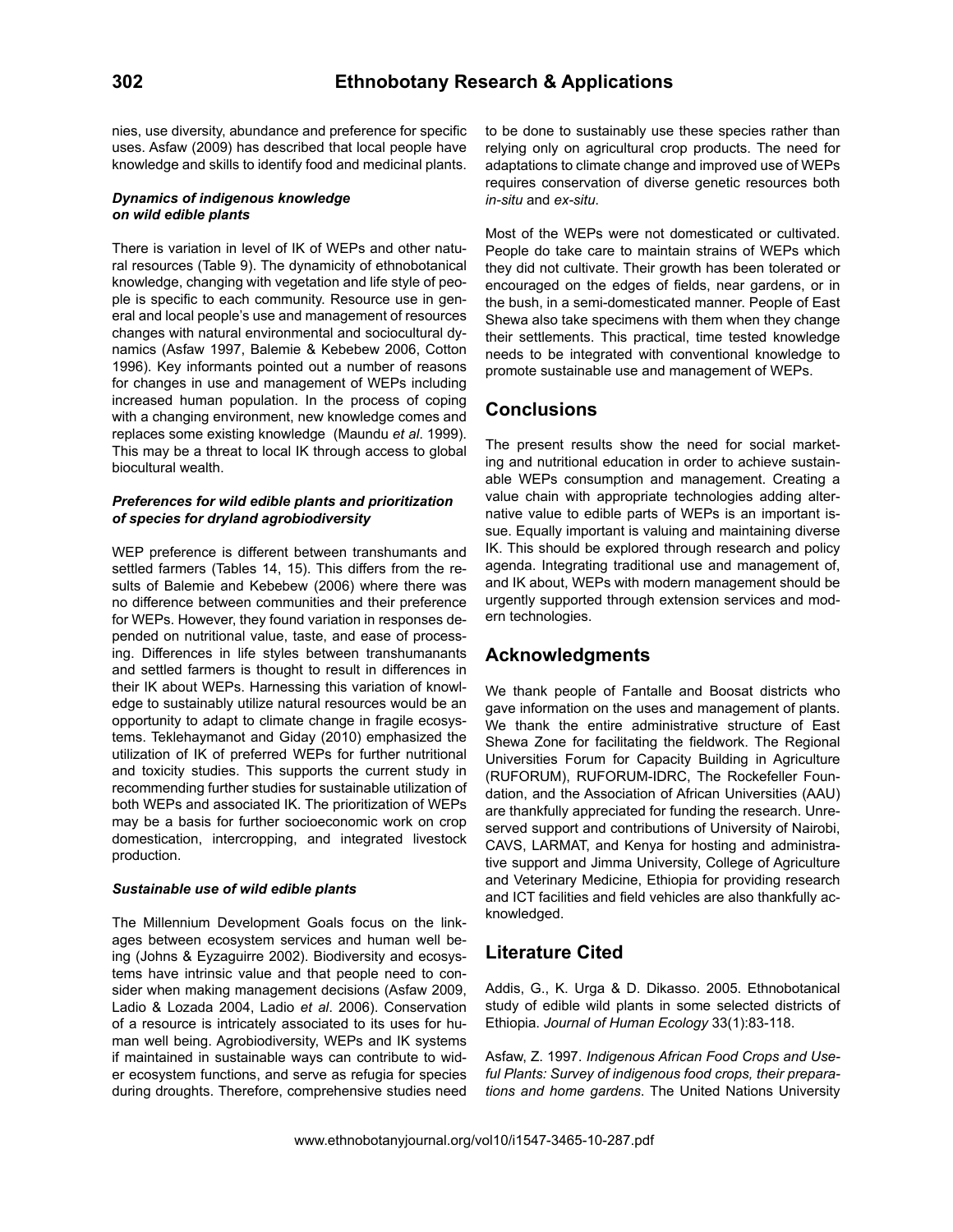Institute for Natural Resources in Africa. ICIPE Science Press, Nairobi.

Asfaw, Z. 2006. Towards a dynamic indigenous knowledge practice: Optimization of the use and management of plant resources in drylands of Ethiopia. Pp.64-71 in *Drylands Ecosystems: Challenges and opportunities for sustainable natural resources management*. Edited by A.M. Nikundiwe & J.D.I. Kabigumila. Proceeding of the Regional Workshop June 7-9, held at Hotel Impala, Arusha, Tanzania.

Asfaw, Z. 2009. The future of wild food plants in Southern Ethiopia ecosystem conservation coupled with management of the roles of key social groups. Pp. 86-87 in *International Symposium on Underutilized Plants for Food Security, Nutrition, Income and Sustainable Development.*  Edited bu H. Jaenicke, J. Ganry, I. Hoeschle-Zeldon & R. Kahane*.* International Society for Horticultural Science, Arusha, Tanzania.

Balemie, K. & F. Kebebew. 2006. Ethnobotanical study of wild edible plants in Derashe and Kucha Districts, South Ethiopia. *Journal of Ethnobotany and Ethnomedicine* 2(53):1-9.

Bhattacharjee, L. 2006. Indigenous peoples' food systems for health: Finding interventions that work. *Public Health and Nutrition* 9:1013-1019.

Cotton, C.M. 1996. *Ethnobotany: Principles and applications*. John Wiley and Sons Ltd., New York, New York.

Demissew, D & I. Firiis. 2009. Natural vegetation of the flora. Pp. 27-32 in *Flora of Ethiopia and Eriteria*. Volume 8. General part and Index to Vol 1-7. Edited by I. Hedberg, I. Friis. & E. Persson. National Herbarium, Biology Department of Systematic Botany, Uppsala University, Uppsala, Sweden.

FDFED. 2009. *Socioeconomic Profile of Fantalle District. Fantalle District Finance & Economic Development (FD-FED)*. East Shewa, Fantalle.

Garcia, G.C. 2007. *Biodiversity, Poverty and Hunger.*  UNESCO-L'OREAL for Women in Science Fellow 2007 the Netherlands. www.agora.com.

Gemedo-Dalle, T., B.L. Maass & J. Isselstein. 2005. Plant biodiversity and ethnobotany of Borena pastoralists in Southern Oromia, Ethiopia. *Economic Botany* 59(1):43- 65.

Guinad, Y. & D. Lemessa. 2000. *Wild Food Plants in Southern Ethiopia: Reflection on the role of famine foods at a time of drought*. University of Pennsylvania African Studies Center. www.africa.upenn.edu, (Accessed 20 June, 2009).

Hardin, G. 1968. The tragedy of the commons. *Science* 162(3859):1243-1248.

Höft, M., S.K. Barik & A.M. Lykke. 1999. *Quantitative Ethnobotany. Applications of multivariate and statistical analyses in ethnobotany.* People and Plant Working Paper; Pp.1-50.

IIRR. 1996. *Recording and Using Indigenous Knowledge: A manual.* International Institute of Rural Reconstruction, Silang, Cavite, Philippines.

Johns, T. & P.B. Eyzaguirre. 2002. Nutrition and Environment. Pp. 1-4 in *Nutrition: A foundation for development.*  Administrative Committee on Coordination/Sub-Committee on Nutrition, Geneva.

Kent, M. & P. Coker. 1992. *Vegetation Description and Analysis – A practical approach.* John Wiley & Sons, Ltd. London.

Knapp, C.N. & M.E. Fernandez-Gimenez. 2009. Understanding change: Integrating rancher knowledge into state-and-transition models. *Rangeland Ecological Management* 62:510-521.

Ladio, A., M. Lozada & M. Weigandt. 2007. Comparison of traditional wild plant knowledge between aboriginal communities inhabiting arid and forest environments in Patagonia, Argentina. *Journal of Arid Environments* 69:695- 715.

Ladio, A.H. & M. Lozada. 2004. Comparison of wild edible plant diversity and foraging strategies in two aboriginal communities of northwestern Patagonia. *Biodiversity and Conservation* 12:937-951.

Leonti, M., S. Nebel, D. Rivera & M. Heinrich. 2006. Wild gathered food plants in the European Mediterranean: A comparative analysis. *Economic Botany* 60:130-142.

Łucza, L. 2011. Herbal bouquets blessed on assumption day in South-Eastern Poland: Freelisting versus photographic inventory. *Ethnobotany Research & Applications*  9:001-025.

Maffi, L. 2005. Linguistic, cultutral and biological diversity. *Annual Review of Anthropology* 34:599-617.

Maundu, P.M., G.W. Ngugi & C.H.S. Kabuye. 1999: *Traditional Food Plants of Kenya*. National Museums of Kenya Press, Nairobi.

Marsden, S.J. & J.D. Pilgrim. 2003. Diversity and abundance of fruiting trees in primary forest, selectively logged forest, and gardens on New Britain, Papua New Guinea. *Tropical Biodiversity* 8(1):15-29.